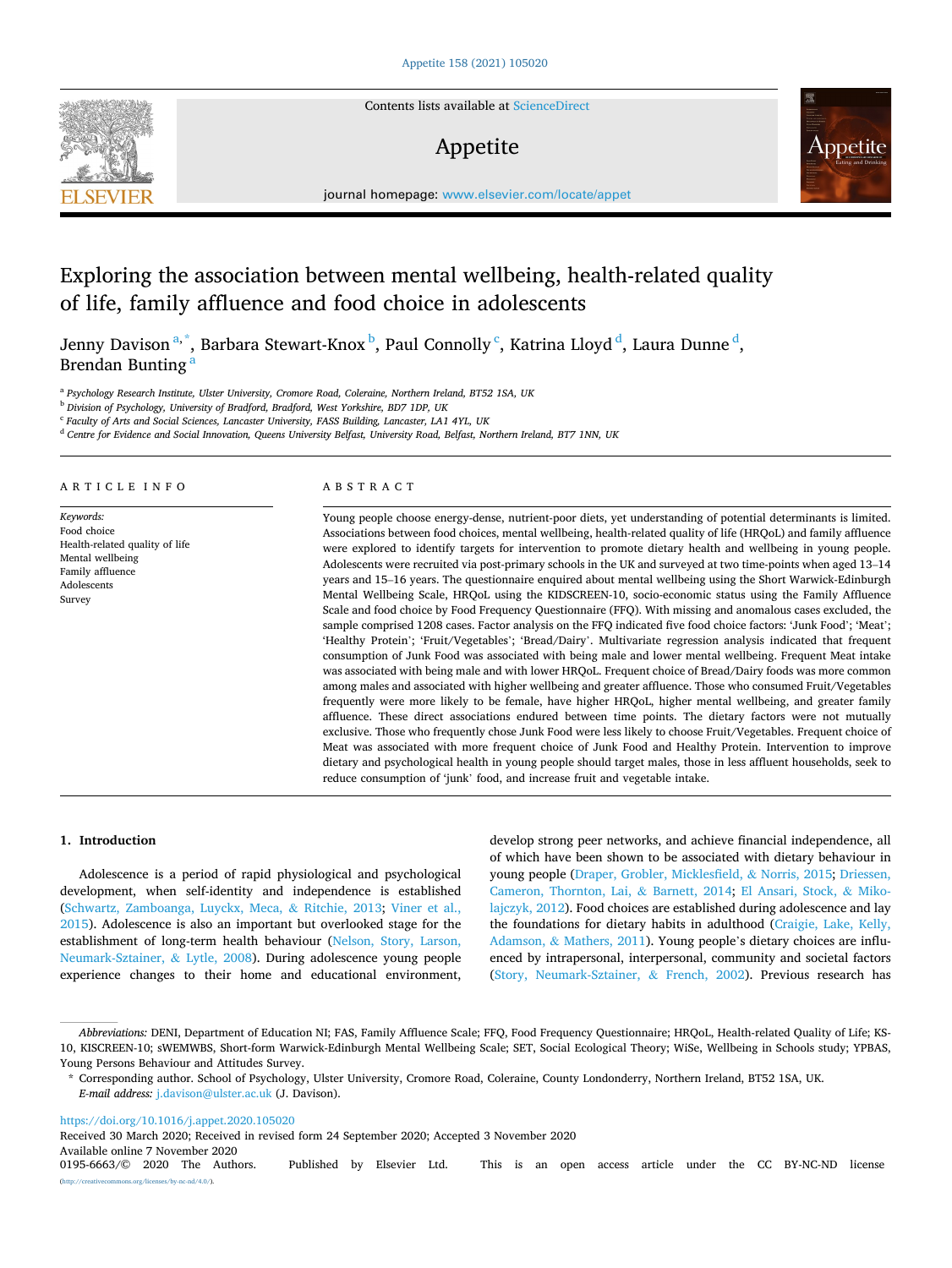suggested that young people have a tendency towards consumption of 'junk' (energy dense/low nutrient) food [\(Davison, Share, Hennessy](#page-9-0) & [Stewart-Knox, 2015](#page-9-0); [de Oliveira Figueiredo et al., 2019](#page-10-0); [Fraser, Clarke,](#page-9-0)  Cade, & [Edwards, 2011;](#page-9-0) [Kerr et al., 2009](#page-9-0); McKeown & [Nelson, 2018](#page-10-0); Share & [Stewart-Knox, 2012](#page-10-0); Zahra, Ford, & [Jodrell, 2014\)](#page-11-0), consumption of which appears to increase through adolescence [\(Kerr et al., 2009](#page-9-0); [Larson et al., 2008; Mosley, Banna, Lim, Failkowski,](#page-10-0) & Novotny, 2018; [Post-Skagegard et al., 2002](#page-10-0); [Schneider, Dumith, Lopes, Severo](#page-10-0) & Assi[ncao, 2016\)](#page-10-0).

Adolescent food choices tend to vary according to sex with girl's food choice deemed healthier than those of boys (Cooke & [Wardle, 2005;](#page-9-0) [de](#page-10-0)  [Oliveira Figueiredo et al., 2019; Lake, Mathers, Rugg-Gunn,](#page-10-0) & Adamson, [2006; Savige, Ball, Worsley,](#page-10-0) & Crawford, 2007). Compared to boys, girls are more likely to consume diets high in fruit and vegetables [\(Cooke](#page-9-0) & [Wardle, 2005](#page-9-0); [Skardal, Western, Ask,](#page-10-0) & Overby, 2014), and to avoid high-fat foods and limit salt intake ([Lake et al., 2006](#page-10-0)). The recent Australian National Health Survey (2018) of adolescents aged 14–18 years found that girls had a higher average daily intake of fruit compared to boys, and that boys consumed more carbonated drinks than girls (Australian Bureau of Statistics, 2018). It is therefore important to understand sex differences in understanding young people's food choices.

Psychological factors that are intrinsic to the individual are also likely to determine and be determined by young people's food choices ([Fitzgerald, Heary, Kelly, Nixon,](#page-9-0) & Shelvin, 2013; [Story et al., 2002](#page-10-0)). Consuming a poor diet in adolescence can contribute towards poor mental wellbeing [\(McMartin, Kuhle, Colman, Kirk,](#page-10-0) & Veugelers, 2012; [Oddy et al., 2009](#page-10-0)). Mental wellbeing encompasses hedonic (happiness, life satisfaction, and affect) and eudemonic (positive functioning, sense of purpose, and self-acceptance) factors ([Clarke et al., 2011](#page-9-0); [Tennant](#page-10-0)  [et al., 2007\)](#page-10-0). Previous research on young people has also identified links between healthy eating and better mental wellbeing [\(Kim, Choi, Lee,](#page-10-0) & [Park, 2015;](#page-10-0) Tanaka & [Hasimto, 2019](#page-10-0)) and between unhealthy eating practices and poorer mental wellbeing ([Wu, Ohinmaa,](#page-11-0) & Veugelers, [2012; Zahedi et al., 2014;](#page-11-0) [Zahra et al., 2014\)](#page-11-0) (not measured using the sWEMWBS) Together this implies that mental wellbeing could potentially be an important driver of food choice in young people. The short-form Warwick-Edinburgh Mental Wellbeing Scale (sWEMWBS) was developed by [Tennant et al. \(2007\)](#page-10-0) to assess mental wellbeing in non-clinical groups. For the purpose of the sWEMWBS, wellbeing has been defined as a subjective construct that comprises positive psychological factors related to self-esteem and resilience as well as quality of life ([Clarke et al., 2011](#page-9-0)). The sWEMWBS has been shown to be unidimensional in structure ([Clarke et al., 2011](#page-9-0); [Hoffman, Rueda,](#page-9-0) & Lambert, [2019;](#page-9-0) [Melendez-Torres et al., 2019; Ringdal et al., 2018\)](#page-10-0), to be reliable ([Ringdal et al., 2018;](#page-10-0) [Clarke et al., 2011](#page-9-0)) and appropriate for use in both adults and young people ([Clarke et al., 2011;](#page-9-0) [Melendez-Torres et al.,](#page-10-0)  [2019\)](#page-10-0). Previous studies in adult samples, report an association between fruit and vegetable consumption and better mental wellbeing (as measured by the sWEMWBS) [\(Blanchflower, Oswald,](#page-9-0) & Stewart-Brown, [2012; Fat, Scholes, Boniface, Mindell,](#page-9-0) & Stewart-Brown, 2017; [Stranges,](#page-10-0)  [Samaraweera, Taggart, Kandala,](#page-10-0) & Stewart-Brown, 2014). There do not appear to be any studies that have used the sWEMWBS to assess wellbeing and diet in adolescents.

Health-related quality of life (HRQoL) is a subjective construct which evaluates the perceived health of an individual on the sub-dimensions of physical, psychological and social functioning, and wellbeing [\(Solans](#page-10-0)  [et al., 2008](#page-10-0)). Evidence for a relationship between healthier dietary practices and better HRQoL has been found using a range of measures in children and adolescents in Spain [\(Muros, Salvador, Zurita, Gamez](#page-10-0) & [Knox, 2017](#page-10-0)), Australia ([Bolton et al., 2016](#page-9-0)), Canada [\(Wu et al., 2012\)](#page-11-0) and the UK (Boyle, Jones, & [Walters, 2010\)](#page-9-0). A large sample study across 12 countries [\(Dumuid et al., 2017\)](#page-9-0), and the only previous study that appears to have assessed diet as a whole (using a FFQ), found that children aged 9–11 years who were consuming healthy food choices had greater HRQoL (assessed using KS-10). A recent systematic review ([Wu](#page-11-0) 

[et al., 2019](#page-11-0)) identified seventeen studies that found associations between better diet quality and greater HRQoL in children and adolescents. HRQoL, therefore, could be important to consider when understanding food choice in young people.

Factors extrinsic to the individual can also impact upon food choice. Less healthy dietary habits are associated with more disadvantaged socioeconomic circumstances [\(Dowler, 2008\)](#page-9-0). Family affluence is considered a marker of socioeconomic status ([Hobza, Hamrik, Bucksch,](#page-9-0)  & [De Clercy, 2017\)](#page-9-0). Family affluence has been linked to the development of healthy food choices in children ([Ahmadi, Black, Velazquez,](#page-9-0)  Chapman, & [Veenstra, 2015; Elinder, Heinemans, Zeebari,](#page-9-0) & Patterson, [2014; Esteban-Gonzalo et al., 2019;](#page-9-0) [Petrauskiene, Zaltauske,](#page-10-0) & Albavi[ciute, 2015\)](#page-10-0). More frequent fruit and vegetable consumption has been associated with higher family affluence (scores) in young people aged 11–15 years in the UK ([Levin, Kirby, Currie,](#page-10-0) & Inchley, 2012; [Simon,](#page-10-0)  Owen, O'Connell, & [Brooks, 2018](#page-10-0)), Canada ([Ahmadi et al., 2015; Elgar,](#page-9-0)  [Xie, Pfortner, White,](#page-9-0) & Pickett, 2016), Greece ([Yannakoulia et al.,](#page-11-0)  [2016\)](#page-11-0), Norway [\(Fismen, Smith, Torsheim,](#page-9-0) & Samdal, 2014; [Skardal](#page-10-0)  [et al., 2014\)](#page-10-0), and Iran ([Pourrostami et al., 2019\)](#page-10-0). Higher family affluence scores have also been associated with less frequent intake of chips/fries in young people aged 10–19 years in Belgium ([Rouche et al.,](#page-10-0)  [2019\)](#page-10-0) and in 11–15 year-olds in the UK [\(Levin et al., 2012\)](#page-10-0). Higher scores have also been associated with less frequent sugary drink consumption in young people aged 11–15 years in the UK ([Simon et al.,](#page-10-0)  [2018\)](#page-10-0). The daily experiences encountered by young people living in more economically deprived circumstances are perceived to determine less healthy eating practices ([Davison, Share, Hennessy,](#page-9-0) & [Stewart-Knox, 2015\)](#page-9-0). Family affluence, therefore, is a potentially important socio-environmental factor to consider in constellation with other individual factors in understanding food choice in young people.

In order to design and target public health interventions appropriately, it is important to understand determinants of food choice during adolescence. Food choices are determined by an array of interacting individual psychological and socio-environmental factors [\(Baudry et al.,](#page-9-0)  [2017;](#page-9-0) [Markovina et al., 2015\)](#page-10-0), the relative importance of which is likely to vary by food type [\(Vilaro et al., 2018](#page-11-0)). Social Ecological Theory (SET), is a systems-derived model of health behaviour developed by [Stokols](#page-10-0)  [\(1992\).](#page-10-0) The theory aims to frame research that is relevant to the design and evaluation of interventions to enhance community health and wellbeing ([Gregson et al., 2001](#page-9-0)). SET assumes that health and wellbeing are multifactorally determined through a 'dynamic interplay' between the individual (psychology and behaviour) and the environment/context (physical/nested structures and socio-cultural) [\(Stokols,](#page-10-0)  [1996\)](#page-10-0). Young people's food choices are driven by a complex array of interacting factors, both individual and external [\(Davison, Share, Hen](#page-9-0)nessy, & [Stewart-Knox, 2015](#page-9-0); [Davison, Share, Hennessy, Bunting et al.,](#page-9-0)  [2015;](#page-9-0) [Story et al., 2002\)](#page-10-0). SET, therefore, offers an appropriate model with which to understand dietary health behaviour ([Bull, Eakin,](#page-9-0) & [Reeves, 2006;](#page-9-0) Golden & [Earp, 2012\)](#page-9-0). This analysis will therefore consider food choices and explore associations with mental wellbeing (individual level), a measure of family affluence (environment level) and quality of life (interaction between individual and environment) in young people.

The purpose of this study therefore has been to identify the food choices of adolescents assessed at age 13–14 years and again at age 15–16 years, and then to explore their relationship with mental wellbeing, HRQoL, family affluence and sex. This study has also assessed the degree to which dietary choices at age 13–14 years (as a mediating variable) indirectly affected choices at age 15–16 years. Very few existing studies on food choice in young people appear to have assessed the whole diet, instead analysing single items [\(Winpenny, Penney,](#page-11-0)  Corder, White, & [van Slujis, 2017\)](#page-11-0). This study in contrast has assessed the diet as a whole by means of a food frequency questionnaire (FFQ). This also appears to be the first study of its kind conducted on Northern Irish adolescents. This research is also novel in that no previous studies have considered wellbeing, HRQoL and family affluence together as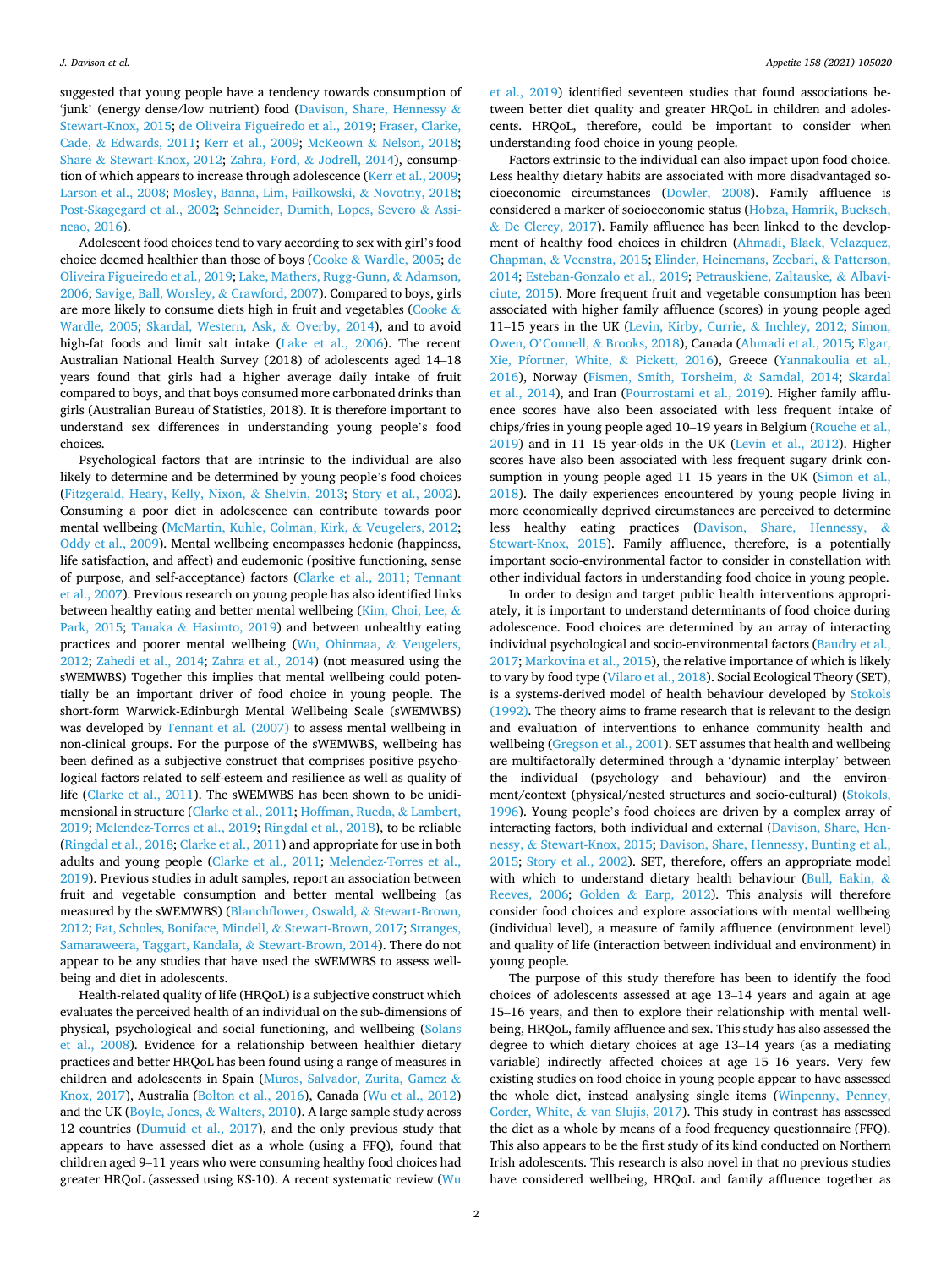*Appetite 158 (2021) 105020*

determinants of food choice. Whereas the sWEMWBS assesses wellbeing as a specific, single construct focused on positive hedonic factors ([Clarke](#page-9-0)  [et al., 2011\)](#page-9-0), the KS-10 measures wellbeing as part of the more general HRQoL construct ([Solans et al., 2008](#page-10-0)). Given these differences, both measures have been included in the analysis. Based on previous research, it is predicted that food choices at age 13–14 years will be associated with those at 15–16 years of age and that more healthy food choices will be associated with greater mental wellbeing, HRQoL and family affluence.

# **2. Method**

# *2.1. Design and procedure*

Ethical approval was obtained from the School of Education Research Ethics Committee at Queens University Belfast (reference number 100314 and 111217). Data were gathered in two waves (2016 & 2018) as part of the Wellbeing in Schools (WiSe) study, which is a longitudinal survey exploring the role of schools on the health and wellbeing of 13–16 year-old school children in Northern Ireland (NI) (UK). Data were collected from pupils in clusters (each comprising one form class) within each school. A list of all post-primary schools in NI was obtained from the Department of Education NI (DENI) website. A letter detailing the aims, objectives and procedures of the study, along with an invitation to participate, was posted to the head teacher in each of the selected schools. Of the 203 schools contacted, 94 replied with 89 agreeing to participate. At each school, one form class was randomly selected from each year group to participate. Schools that provided written consent for their school to participate were sent information sheets and consent forms for parents and pupils. While parents were provided with an opportunity of opt-out consent for their child's participation, all pupils were required to provide full written consent prior to completing the questionnaire. At time two, all 89 schools were re-contacted and re-invited to continue their school's participation in the study. Of the 89 schools, 79 schools participated again at time two (response rate of 89%). The same consent procedures described above were completed at time two.

The fieldwork at time one and time two was carried out in schools either on a study iPad or a school computer, hosted by LimeSurvey, with a researcher (JD) present to address any issues/questions arising. Data were captured from the same pupils when they were in Year 10 (2016) and Year 12 (2018). The resultant sample (participants with data available at both time points) comprised 1,237 adolescents (51% male and 49% female), aged 13–14 years at time one and aged 15–16 years at time two and attending 79 post-primary schools across Northern Ireland (UK).

## *2.2. Measures*

#### *2.2.1. Family Affluence Scale (FAS)*

The FAS ([Boyce, Torsheim, Currie,](#page-9-0) & Zambon, 2006) has been shown to be a valid measure of socio-economic inequality in young people aged 14–17 years from across Europe ( $N = 10,900$ ) [\(Moor et al., 2019\)](#page-10-0). The FAS comprises four items: 'Do you have your own bedroom at home where you normally live?' for which responses are dichotomous (yes/no); 'Does your family own a car, van or truck?' for which responses are yes-one, yes-two or more, or no; 'During the past 12 months how many times did you travel away on holiday with your family?' for which responses are on a four-point scale -not at all, once, twice, more than twice; and. 'How many computers, laptops, tablets or iPads do your family own?' for which responses are none, one, two, and three or more. Principal component analysis was used to optimise the relationship between the items and the underlying component under evaluation (family affluence). From this emergent model a component weight was obtained for each individual using SPSS v25. These were then used within the statistical analyses. This use of a linear composite of

indicators is in keeping with measurement recommendations suggested by [Bollen and Lennox \(1991\).](#page-9-0)

# *2.2.2. Short-form Warwick-Edinburgh Mental Wellbeing Scale (sWEMWBS)*

The sWEMWBS [\(Tennant et al., 2007\)](#page-10-0) comprises seven items and measures mental wellbeing, and accounts for both hedonic elements of positive wellbeing (e.g. I've been feeling cheerful) and eudemonic elements (e.g. I've been thinking clearly). The scale gathers responses on a five-point scale (none of the time; rarely; some of the time; often; all of the time) to: 'feeling optimistic about the future'; 'feeling useful'; 'feeling relaxed'; 'dealing with problems well'; 'thinking clearly'; 'feeling closer to other people'; 'able to make my own mind about things'. Responses to the seven items were summed to create total raw scores, these raw scores where then transformed to metric scores using the sWEMWBS conversion table provided by WARWICK [\(Warwick](#page-11-0)  [Medical School, 2020\)](#page-11-0). Reliability estimates (Cronbach's Alpha) for the sWEMWBS were good at both time-1 ( $\alpha = 0.76$ ) and time-2 ( $\alpha = 0.80$ ). The seven-item sWEMWBS has been found to be highly reliable for the assessment of wellbeing in young people ([Clarke et al., 2011;](#page-9-0) [Hunter,](#page-9-0)  Houghton, & [Wood, 2015;](#page-9-0) [Ringdal, Bradley,](#page-10-0) & Bjornsen, 2018) and unidimensional in structure [\(Clarke et al., 2011](#page-9-0); [Hoffman et al., 2019](#page-9-0); [Melendez-Torres et al., 2019; Ringdal et al., 2018\)](#page-10-0). The sWEMWBS has also been shown to be valid and effective for the assessment of wellbeing in young people in Wales ( $N = 103,971$ ) ([Melendez-Torres et al., 2019\)](#page-10-0) and in Australia ( $N = 829$ ) [\(Hunter et al., 2015](#page-9-0)).

#### *2.2.3. KIDSCREEN-10 (KS-10)*

The KS-10 [\(The KIDSCREEN Group Europe, 2006\)](#page-10-0) is a 10-item measure of HRQoL designed for use with children aged between 8 and 18 years. Items scored on a five-point scale - not at all, slightly, moderately, very, extremely – are: 'thinking about the last week, have you': 'felt fit and well'; 'felt full of energy'; 'got on well at school'; 'been able to pay attention'. Items scored on a five-point scale - never; seldom; quite often; very often; always - are: "felt sad'; 'felt lonely'; 'been able to do the things you want to do in free time'; 'had enough time for yourself'; 'had fun with friends'; 'parents treated you fairly'. Reliability for the KS-10 was good at time one ( $\alpha$  = 0.84) but only moderate at time two  $(\alpha = 0.64)$ . The KS-10 has been shown to be reliable with Cronbach's alpha of 0.82 in adolescents aged 8–18 years ( $N = 22,830$ ) across 13 European countries ([Ravens-Seiberer et al., 2010](#page-10-0)) and  $\alpha$  0.80 in Iranian adolescents ( $N = 551$ ) [\(Nik-Azin, Shairi, Naeinian,](#page-10-0) & Sadeghpour, [2014\)](#page-10-0). The KS-10 has been shown to function as a good indicator of HRQoL [\(Erhart et al., 2009\)](#page-9-0), and has a unidimensional structure ([Nik-Azin et al., 2014; Ravens-Seiberer et al., 2010\)](#page-10-0). The item responses for KS-10 scale were coded so that higher values indicate better wellbeing. Scores were added together and then transformed into Rasch person parameters (PP). The PPs were transformed into values with a mean of 50 and a standard deviation of 10 using the syntax provided on a CD accompanying the purchase of the KIDSCREEN manual [\(Erhart](#page-9-0)  [et al., 2009](#page-9-0); [Ravens-Seiberer et al., 2010;](#page-10-0) [The KIDSCREEN Group](#page-10-0)  [Europe, 2006](#page-10-0)).

### *2.2.4. Food frequency questionnaire (FFQ)*

Dietary habits were assessed using a 17-item FFQ previously employed in the Young Persons Behaviour and Attitudes (YPBAS) Survey (Central Survey Unit, 2013). Responses were on a five-point scale: more than once a day; once a day; most days; once or twice a week; less often or never. Items related to the frequency of consumption of: sweets/ chocolate/biscuits; buns/cakes/pastries; fizzy/sugary drinks; diet drinks; crisps; chips/fried potatoes; boiled/baked potatoes; fried foods (sausage eggs, bacon); meat products; meat/meat dishes'; fish (not fried); beans/pulses; fruit; vegetables/salads (except potatoes); bread; rice/pasta; milk (to drink; on cereal; puddings) cheese/yoghurt. The 17 item FFQ has been found to be a reliable and valid measure for assessing dietary intake in adolescents aged 11–15 years [\(Inchley, Mokogwu,](#page-9-0)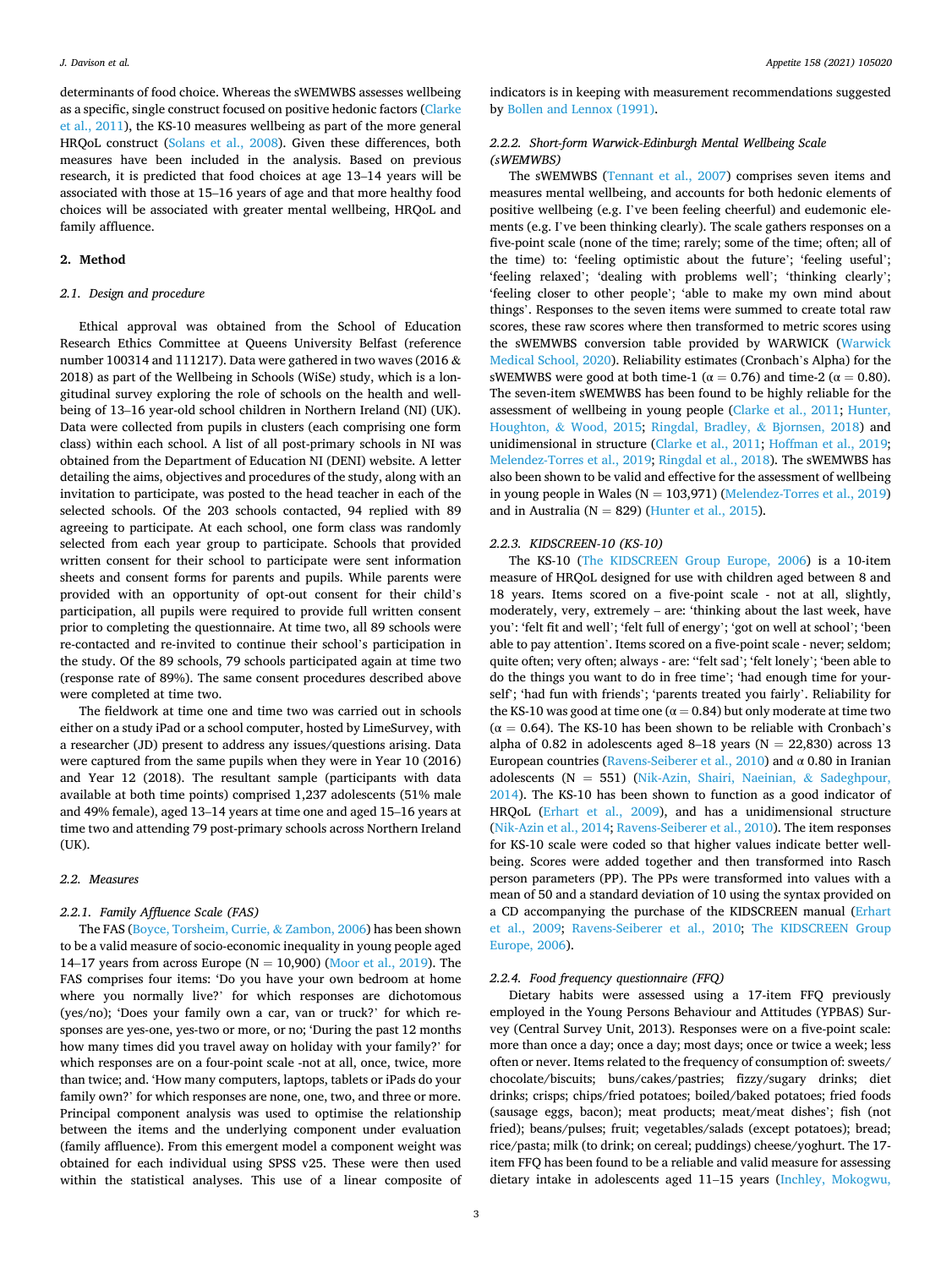<span id="page-3-0"></span>Mabelis, & [Currie, 2020\)](#page-9-0) and adults aged 18–64 years ([Weir et al.,](#page-11-0)  [2016\)](#page-11-0).

## *2.3. Analysis*

All analyses were conducted using Mplus V8.4 Muthén  $\&$  Muthén. Where there were missing cases  $(n = 29)$  present on the exogenous measures, these were excluded from the analysis. One case was removed as responses appeared anomalous. Where there were missing responses, these were assigned − 999 or 99. The eventual sample comprised 1208 cases.

The scoring metric for the KS-10 and the sWEMWBS on both occasions were based on a Rasch model, and hence the variables were continuous, as were the principal component scores for the FAS measure. Responses to the FFQ were scored on a Likert scale, and this was treated as an ordinal measure. Following from these measurement properties a weighted least square mean and variance estimator was used for the analysis.

Since data were obtained from respondents in 79 schools, adjusted standard errors and model fit statistics were computed to account for the non-independence of the respondents owing to clustering. The statistical calculations were consequently based on a weighted least square mean and variance adjusted (WLSMV) model. The clustering effect of pupils within school (non-independence) was taken into account using the complex modelling  $TYPE = COMPLEX$  option in Mplus. This uses a sandwich estimator to compute appropriate standard errors and a chisquare test of model fit taking into account stratification, nonindependence of observations owing to cluster sampling, and/or unequal probability of selection. The model parameters were estimated using robust maximum likelihood. School therefore was entered into the analysis as a clustered variable. Sex was entered as an independent variable, coded as 1 for females and 2 for males, and assumed to have an effect at time two via time one.

## *2.3.1. Identification of food choice factors*

Data were obtained at two points in time (at age 13–14 years and age 15–16 years). The dimensional structure representing the food choices assessed using FFQ was determined in two steps. First, exploratory factor analysis was conducted on the 17 FFQ items at time one using a geomin (oblique) solution, using a chi-square testing of model fit. Since the variables were on a five-point Likert scale, they were treated as ordinal. Results indicated a five-factor solution. Second, all factor loadings that were statistically significant at the 0.05 level in the exploratory factor model were then included within a five-factor

**Table 1** 

Standardised factor loadings for food frequency questionnaire items at time-point 1 and 2 ( $N = 1208$ ).

| Food Frequency Questionnaire Items  | Factor 1 Junk  |                | Factor 2 Meat  |                | Factor 3 Healthy Protein |                | Factor 4 Fruit and Vegetables |                | Factor 5 Bread/Dairy |                |
|-------------------------------------|----------------|----------------|----------------|----------------|--------------------------|----------------|-------------------------------|----------------|----------------------|----------------|
|                                     | T <sub>1</sub> | T <sub>2</sub> | T <sub>1</sub> | T <sub>2</sub> | T <sub>1</sub>           | T <sub>2</sub> | T <sub>1</sub>                | T <sub>2</sub> | T <sub>1</sub>       | T <sub>2</sub> |
| 1. Sweets/chocs/biscuits            | 0.461          | 0.462          |                |                |                          |                | 0.105                         | 0.106          |                      |                |
| 2. Buns/cake/pastries               | 0.470          | 0.472          |                |                | 0.265                    | 0.267          |                               |                |                      |                |
| 3. Fizzy/sugary drinks              | 0.707          | 0.714          |                |                |                          |                |                               |                |                      |                |
| 4. Diet drinks                      | 0.525          | 0.528          |                |                |                          |                |                               |                |                      |                |
| 5. Crisps                           | 0.640          | 0.645          |                |                |                          |                |                               |                |                      |                |
| 6. Chips/fried potatoes             | 0.438          | 0.442          | 0.314          | 0.316          |                          |                |                               |                |                      |                |
| 7. Boiled/baked potatoes            | $-0.260$       | $-0.262$       | 0.219          | 0.219          | 0.298                    | 0.299          | 0.159                         | 0.156          |                      |                |
| 8. Fried food (sausage/bacon/egg)   |                |                | 0.770          | 0.774          | 0.453                    | 0.458          |                               |                |                      |                |
| 9. Meat products                    |                |                | 0.722          | 0.725          | 0.649                    | 0.651          |                               |                |                      |                |
| 10. Meat dishes                     |                |                | 0.579          | 0.580          | 0.585                    | 0.587          | 0.712                         | 0.706          |                      |                |
| 11. Fish (not fried)                |                |                |                |                |                          |                | 0.902                         | 0.898          |                      |                |
| 12. Beans/pulses                    |                |                |                |                |                          |                |                               |                | 0.764                | 0.789          |
| 13. Fruit                           |                |                |                |                |                          |                |                               |                |                      |                |
| 14. Vegetables/salad (not potatoes) |                |                |                |                |                          |                |                               |                |                      |                |
| 15. Bread                           |                |                |                |                |                          |                |                               |                |                      |                |
| 16. Rice/pasta                      |                |                | 0.149          | 0.149          | 0.450                    | 0.451          | 0.204                         | 0.200          |                      |                |
| 17. Milk/cheese/yoghurt             |                |                |                |                |                          |                |                               |                | 0.596                | 0.606          |

*Note*. T = time. Analysis conducted in Mplus; Item loadings shown p < 0.001; Factor loadings on unstandardised scores were equal.

solution modelled within a confirmatory framework. Confirmatory factor analysis at time two confirmed the same five factors (Table 1), with the same statistically significant factor loadings.

## *2.3.2. Predictors of food choice factors*

Three further parallel exogenous measures were introduced into the time sequence of the FFQ, i.e., at both points in time, as continuous, independent/explanatory variables. These measures were: (1) FAS; (2) sWEMWBS; and (3) KS-10. There was consistency between both timepoints for scores on the KS-10 (*P <* 0.001), sWEMWBS (*P <* 0.001), and the FAS (*P <* 0.001). The five factors for the FFQ at time two were regressed onto the same factor at time one, as were the three other parallel measures (FAS; sWEMWBS; and KS-10). These latter three measures were used as predictors of the five FFQ food choice factors. This was done by having the five food choice factors on the first occasion as mediating variables in the model, and regressed onto these three predictor measures (FAS, sWEMWBS and KS-10). Sex was also introduced as a predictor for the five FFQ food choice factors on the first occasion.

## **3. Results**

Data were obtained from 1,208 young people of whom 607 were males and 601 females, aged 13–14 years at time one of survey completion (2016), and aged 15–16 years at time two (2018). At time of data collection 58.4% ( $n = 706$ ) were attending a secondary school, and 41.6% ( $n = 502$ ) were attending a grammar school. Of these, 69.5% (n  $= 840$ ) were attending mixed sex schools, 16.6% (n  $= 200$ ) an all-boys school and 13.9% ( $n = 168$ ) an all-girls school. Nearly half (48%) reported that their general health was 'very good', 21% reported 'excellent' and over a quarter (26%) reported it as 'good'. Only 4% reported their general health to be 'fair' and less than  $1\%$  (n = 7) 'poor'. Over three quarters (80%) of the sample reported 'high' family affluence, 17% 'average' and 3% reported 'low' family affluence.

# *3.1. Food choice factors*

Standardised factor loadings (see Table 1) indicated: Factor 1 'Junk Food' comprised six items – sweets/biscuits, buns/cakes, fizzy sugary drinks, diet drinks, crisps, chips/fried potatoes; Factor 2 'Meat' comprised three items - fried foods (sausage/egg/bacon), meat products, meat and meat dishes; Factor 3 'Healthy Protein' comprised four items fish, beans/pulses, meat/meat dishes; Factor 4 'Fruit and Vegetables' comprised two items - fruit and vegetables; Factor 5 'Bread/Dairy'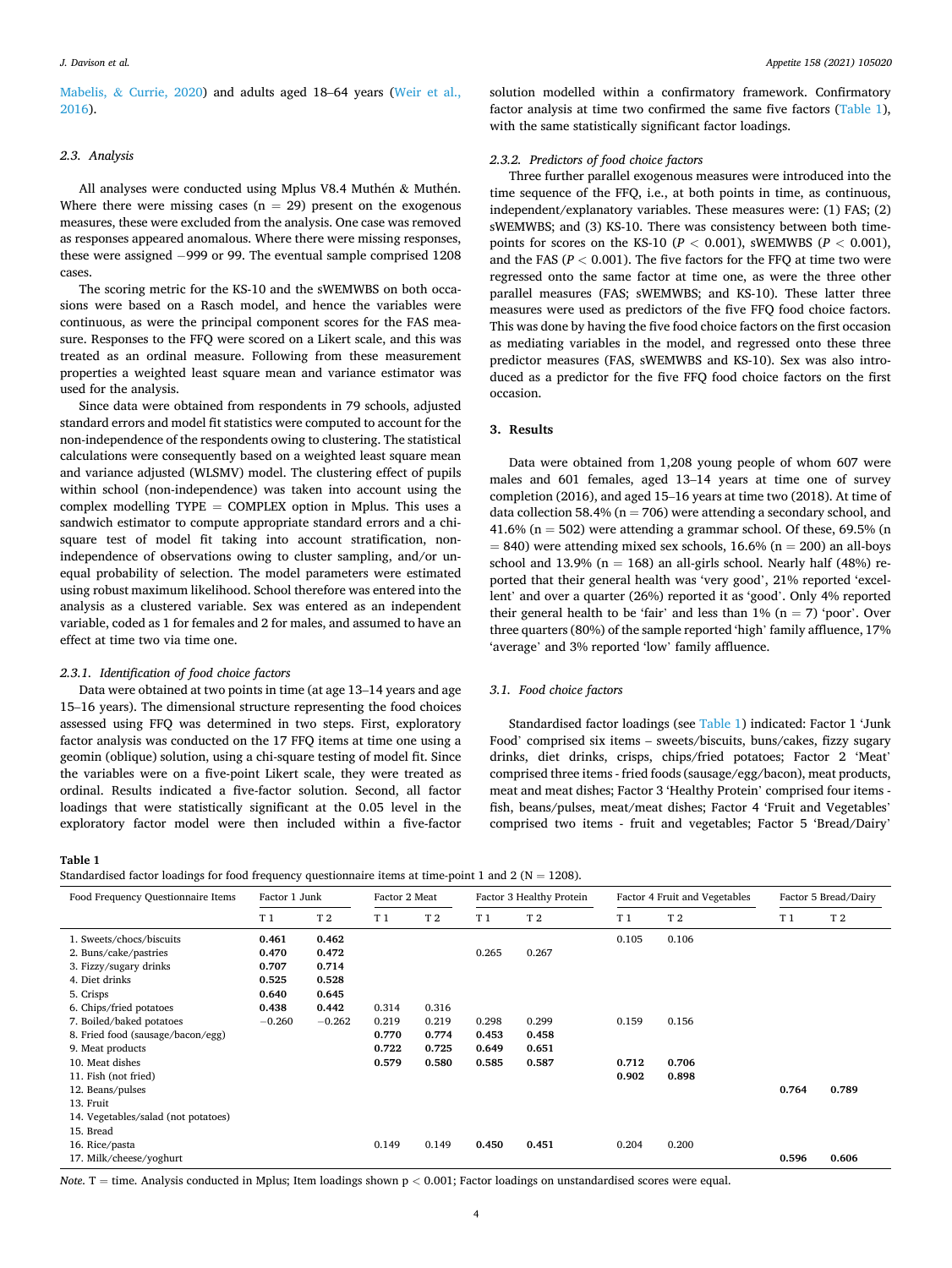comprised two items – bread and milk/yoghurt. FFQ item 7 – potatoes, had a relatively low factor loading across four of the five factors, and a negative factor loading on junk food. FFQ item 10 – Meat and Meat Dishes cross-loaded onto both the Meat factor and that for Healthy Protein. The FFQ relating to Rice/Pasta loaded onto the Health Protein factor with much lower cross-factor loadings on to both the Meat and, Fruit and Vegetables factors.

The five dietary factors were equivalent across time one and two ([Table 1](#page-3-0)) and therefore were restricted at time two, before being fitted to the five-factor model. Intercepts (Factorial Invariance - VI) on the FFQ were then restricted. The five dietary factors (Junk; Meat; Healthy Protein; Fruit and Vegetables; Dairy/Bread) were the dependent/ outcome variables. The observed measures relating to the five factors were treated as ordinal. The factor loadings and item thresholds were restricted to be equal across the points in time. The residual variances of the respective observed measures were correlated with the same item at a later point in time. This latter step was taken after an examination of the modification indices. Restricting the factor loadings and the thresholds to be equivalent on both occasions indicated, especially after an examination of the modification's indices, that a number of correlated residuals could be usefully introduced across the same measures on each occasion. Before the introduction of the correlated residuals the model did not provide an adequate description of data: Comparative Fit Index (CFI) =  $0.90$ ; Tucker-Lewis Index (TLI) =  $0.90$ ; Root Mean Square Error of Approximation (RMSEA) =  $0.04$ : confidence interval (CI) = 0.3–0.4; Standardised Root Mean Square Residual (SRMR) = 0.05, and the chi-square test of model fit ( $X^2 = 1478.83$ , df = 572, *P* < 0.0001). With the introduction of correlated residuals, an improved model resulted. With the exception of one, all correlated residuals were statistically significant (0.05 level). The fit indices also indicated a much improved model with a reduction in the chi-Square value of 485.29 for the loss of 17 degrees of freedom (CFI =  $0.95$ ; TLI =  $0.95$ ; RMSEA = 0.03: CI =  $0.2-0.3$ ; SRMR = 0.04) and the chi-square test of model fit  $(X^2 = 993.54, df = 555, p < 0.001$ .

In this analysis the identical food choice factor on the second occasion of measurement was regressed onto the same measure taken at time one.

# *3.2. Intercorrelations between food choice factors at time one (aged 13*–*14) and two (aged 15*–*16)*

There was some intercorrelation between dietary factors (Table 2). Frequent consumption of the Junk Food factor was significantly and positively associated with consumption of the Meat factor at both time one and two and with the Healthy Protein factor at time two. The Junk Food factor was associated with less frequent consumption of the Fruit and Vegetable factor at time point one but not time two. The Meat factor was positively associated with the Healthy Protein factor at both time points. The Fruit and Vegetable factor was related to more frequent intake of the Healthy Protein food factor at both time points and with

more frequent choice of the Meat factor at time two. The Bread/Dairy factor was significantly and positively correlated with all of the other four dietary factors at both time points (Table 2).

# *3.3. Predictors of the food frequency questionnaire (FFQ) factors at time one and two*

The correlations between the four exogenous measures at time one (KS-10, sWEMWBS, FAS and Sex) were all below 0.25 with the exception of the relationship between KS-10 and sWEMWBS where the correlation was −0.63. The FFQ food choice factors on occasion two were regressed onto the three predictors obtained on the second occasions (FAS, sWEMWBS and KS-10), which had been regressed onto the same measure at time one. This model provided an adequate description for the data (CFI = 0.95; TLI = 0.95; RMSEA = 0.02: CI = 0.02-0.03; SRMR = 0.07; chi-square  $= 1184.40$ , df  $= 769$ ,  $p < 0.001$ ).

There was then a direct and indirect effect from these four exogenous measures onto the five FFQ factors at both points in time. In addition, the measures for FAS, sWEMWBS, KS-10 at time two had a direct effect onto the five FFQ factors at the second point in time (see [Heuristic di](#page-5-0)[agram 1\)](#page-5-0).

## *3.3.1. Sex, mental wellbeing, HRQoL, and family affluence*

Sex had a direct effect onto the five FFQ food choice factors at time one. Males had a statistically significant higher score than females (p *<* 0.05) on F1 (Junk Food), F2 (Meat) and F5 (Bread/Dairy), and a lower score on F4 (Fruit and Vegetables). The result for F3 (Healthy Protein) did not statistically significantly differ by sex. In the model this pattern of effects carried over the five-factors on the second occasion, some two years later (see [Table 3\)](#page-5-0).

The children's HRQoL (KS-10) measure was moderately stable over the two-year period of the study (standardised effect  $= 0.50$ ). In relation to the model, the KS-10 at time one had a statistically significant direct effect on two FFQ factors. There was a negative relationship between KS-10 and F2 (Meat), and a positive effect with F4 (Fruit and Vegetables).

The measure of mental wellbeing (sWEMWBS) had a negative relationship with the FFQ F1 (Junk Food), i.e., a higher score on the eating of junk food indicated worse mental wellbeing on average. There were also two positive associations between the measure of wellbeing and FFQ. These were with factors 4 (Fruit and Vegetables) and 5 (Bread/ Diary), thus indicating that a diet of frequent fruit, vegetables, bread and dairy product intake were associated with more positive mental wellbeing.

The affluence measure (FAS) had a statistically significant negative association with F4 (Fruit and Vegetables), F5 (Bread/Dairy) and a significant, but weaker, positive association with F2 (Meat) (see [Table 3\)](#page-5-0). The association between affluence and meat indicated that on average the more affluent tended to eat less meat. On the other hand, greater affluence was associated with more frequent consumption of fruit, vegetables, bread and dairy products, at time two. These were

#### **Table 2**

| Intercorrelations (standardised) between dietary factors – times one and two $(N = 1208)$ . |  |
|---------------------------------------------------------------------------------------------|--|
|---------------------------------------------------------------------------------------------|--|

|                                 | Est            |                | SE    |                | Est/SE   |                | P Value        |                |
|---------------------------------|----------------|----------------|-------|----------------|----------|----------------|----------------|----------------|
|                                 | T <sub>1</sub> | T <sub>2</sub> | T1    | T <sub>2</sub> | T1       | T <sub>2</sub> | T <sub>1</sub> | T <sub>2</sub> |
| $F1$ Junk + $F2$ Meat           | 0.574          | 0.551          | 0.030 | 0.044          | 19.127   | 12.499         | $0.000**$      | $0.000**$      |
| $F1$ Junk + F3 Protein          | 0.051          | 0.153          | 0.037 | 0.057          | 1.376    | 2.688          | 0.169          | $0.007**$      |
| F1 Junk $+$ F4 Fruit/Veg        | $-0.171$       | $-0.084$       | 0.036 | 0.045          | $-4.805$ | $-1.852$       | $0.000**$      | 0.064          |
| F1 Junk $+$ F5 Bread/Dairy      | 0.126          | 0.112          | 0.044 | 0.055          | 2.829    | 2.033          | $0.005**$      | $0.042*$       |
| $F2$ Meat $+$ F3 Protein        | 0.249          | 0.279          | 0.042 | 0.051          | 5.905    | 5.468          | $0.000**$      | $0.000**$      |
| F2 Meat $+$ F4 Fruit/Veg        | $-0.037$       | 0.139          | 0.040 | 0.040          | $-0.920$ | 3.472          | 0.358          | $0.001**$      |
| F2 Meat $+$ F5 Bread/Dairy      | 0.295          | 0.390          | 0.042 | 0.044          | 6.976    | 8.923          | $0.000**$      | $0.000**$      |
| F3 Protein $+$ F4 Fruit/Veg     | 0.533          | 0.537          | 0.031 | 0.050          | 16.973   | 10.671         | $0.000**$      | $0.000**$      |
| F3 Protein $+$ F5 Bread/Dairy   | 0.405          | 0.427          | 0.036 | 0.051          | 11.253   | 8.325          | $0.000**$      | $0.000**$      |
| F4 Fruit/Veg $+$ F5 Bread/Dairy | 0.506          | 0.558          | 0.030 | 0.043          | 16.864   | 13.043         | $0.000**$      | $0.000**$      |
|                                 |                |                |       |                |          |                |                |                |

*Note*. F = factor; T = time; Est = estimate; SE = standard error; Est/SE = estimate divided by standard error; \*\*p *<* .001; \*p *<* .005.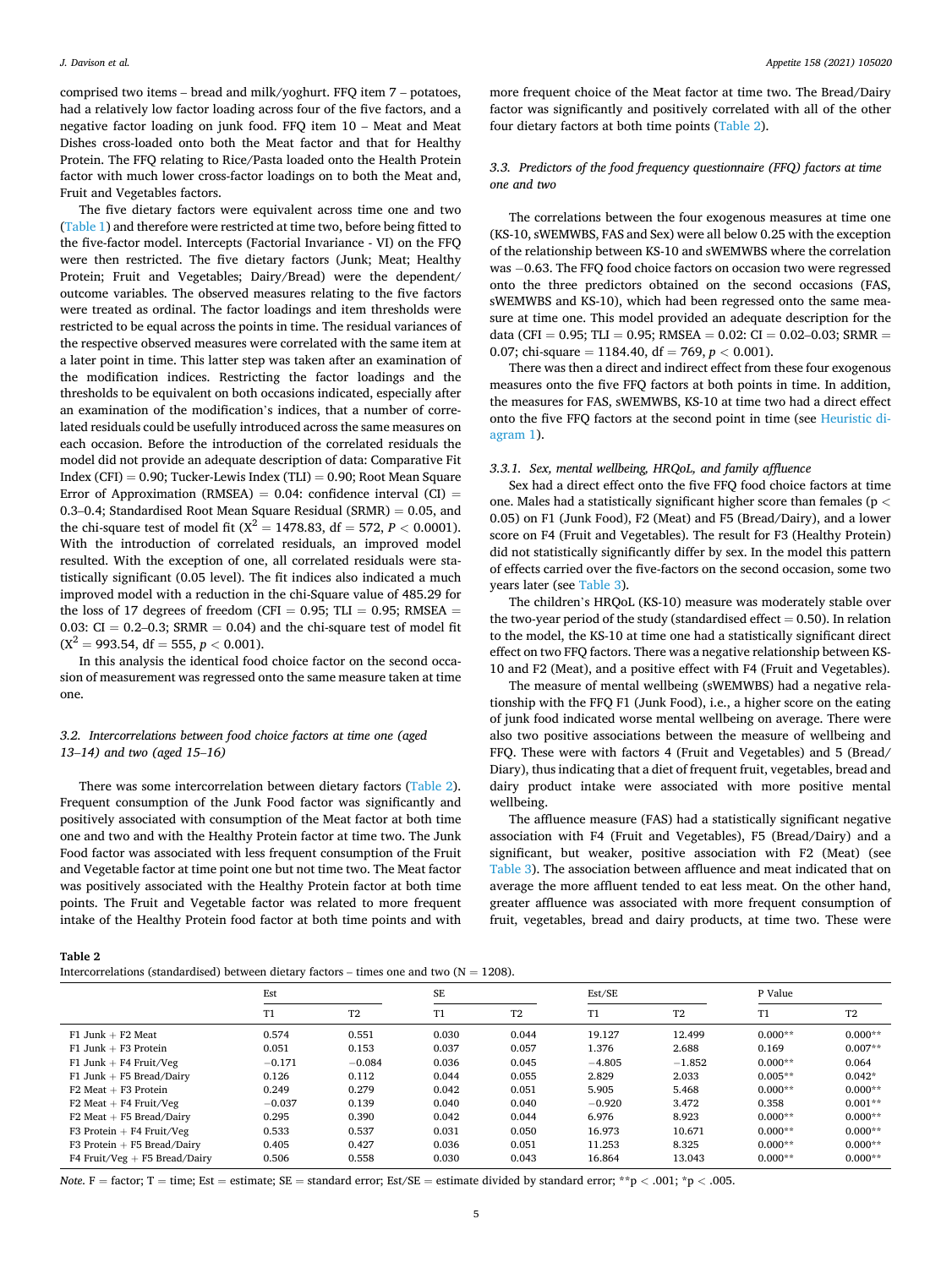<span id="page-5-0"></span>

**Diagram 1.** Heuristic diagram representing the statistical analysis for the model at 2 points in time.

# **Table 3**

| Associations between KS-10, sWEMWBS and FAS scores, sex and dietary patterns |
|------------------------------------------------------------------------------|
| at time two (N $= 1208$ ).                                                   |

|                      | Variables                       | Est      | <b>SE</b> | Est/SE   | P         |  |  |  |  |
|----------------------|---------------------------------|----------|-----------|----------|-----------|--|--|--|--|
| Factor 1 - Junk Food |                                 |          |           |          |           |  |  |  |  |
|                      | Sex                             | 0.165    | 0.039     | 4.244    | $0.000**$ |  |  |  |  |
|                      | $KS-10$                         | $-0.003$ | 0.002     | $-1.258$ | 0.208     |  |  |  |  |
|                      | <b>sWEMWBS</b>                  | $-0.027$ | 0.005     | $-4.976$ | $0.000**$ |  |  |  |  |
|                      | FAS                             | $-0.008$ | 0.017     | $-0.441$ | 0.659     |  |  |  |  |
|                      | Factor 2 - Meat                 |          |           |          |           |  |  |  |  |
|                      | Sex                             | 0.134    | 0.025     | 5.290    | $0.000**$ |  |  |  |  |
|                      | $KS-10$                         | $-0.003$ | 0.001     | $-2.357$ | $0.018*$  |  |  |  |  |
|                      | <b>sWEMWBS</b>                  | 0.002    | 0.004     | 0.542    | 0.588     |  |  |  |  |
|                      | FAS                             | $-0.018$ | 0.009     | $-1.941$ | $0.052*$  |  |  |  |  |
|                      | Factor 3 - Healthy Protein      |          |           |          |           |  |  |  |  |
|                      | Sex                             | 0.065    | 0.041     | 1.589    | 0.112     |  |  |  |  |
|                      | $KS-10$                         | 0.001    | 0.002     | 0.637    | 0.524     |  |  |  |  |
|                      | <b>sWEMWBS</b>                  | 0.005    | 0.006     | 0.900    | 0.368     |  |  |  |  |
|                      | <b>FAS</b>                      | 0.026    | 0.018     | 1.417    | 0.156     |  |  |  |  |
|                      | Factor 4 – Fruit and Vegetables |          |           |          |           |  |  |  |  |
|                      | Sex                             | $-0.356$ | 0.064     | $-5.579$ | $0.000**$ |  |  |  |  |
|                      | $KS-10$                         | 0.008    | 0.003     | 2.442    | $0.015*$  |  |  |  |  |
|                      | <b>sWEMWBS</b>                  | 0.017    | 0.008     | 2.113    | $0.035*$  |  |  |  |  |
|                      | <b>FAS</b>                      | 0.087    | 0.025     | 3.485    | $0.000**$ |  |  |  |  |
|                      | Factor 5 - Bread/Dairy          |          |           |          |           |  |  |  |  |
|                      | Sex                             | 0.167    | 0.068     | 2.453    | $0.014**$ |  |  |  |  |
|                      | $KS-10$                         | $-0.001$ | 0.003     | $-0.411$ | 0.681     |  |  |  |  |
|                      | <b>sWEMWBS</b>                  | 0.037    | 0.011     | 3.337    | $0.001**$ |  |  |  |  |
|                      | FAS                             | 0.077    | 0.024     | 3.278    | $0.001**$ |  |  |  |  |

*Note.* KS-10 = KIDSCREEN-10; sWEMWBS = short-form Warwick Edinburgh Mental Wellbeing Scale; FAS=Family Affluence Scale.

Est = estimate;  $SE$  = standard error;  $Est/SE$  = estimate divided by standard error; \*\*p *<* 0.001; \*p *<* 0.005.

effects that remained stable over the two-year period of the study, as indicated by the indirect effect of affluence on the respective factors on the FFQ measures at time two.

# *3.3.2. Food factors (mediating and outcome factors)*

*3.3.2.1. Junk food.* The sum of the specific indirect effect of sex on the Junk food factor at time two is the multiplicative effect of sex on Junk food factor at time one, multiplied by the effect of Junk food from time one to time two conditioned on the specific exogenous measures (sex). The test statistic for the indirect effect of sex on Junk Food at the second point in time was: estimate/standard error (est/se) =  $4.05$ . Based on the test statistic for the direct effect (4.20) there was little added value in the effect of sex on Junk food on the second occasion i.e., implying no change in junk food consumption across the two-year period.

The respective direct and indirect effects for the remaining exogenous measures were as follows: KS-10 (-1.255; 1.301); sWEMWBS (− 4.983; − 2.27); and FAS (− 0.443; − 0.44). Values of the test statistic below ±1.96 indicate values that are not statistically significant at the 0.05 level. Where the direct and indirect effects are close this indicates that the effect of the respective exogenous measure had little impact on the food factor on the second occasion.

*3.3.2.2. Meat factor.* The indirect effect of sex in the second factor (Meat) produced a test statistic of 4.81, close to the direct effect of gender on the Meat factor on occasion one (5.26). The direct and indirect effects relating to the remaining exogenous measures were as follows: KS-10 (-2.36; -2.35); sWEMWBS (0.57; -0.43); and FAS (-1.98;  $-1.98$ ).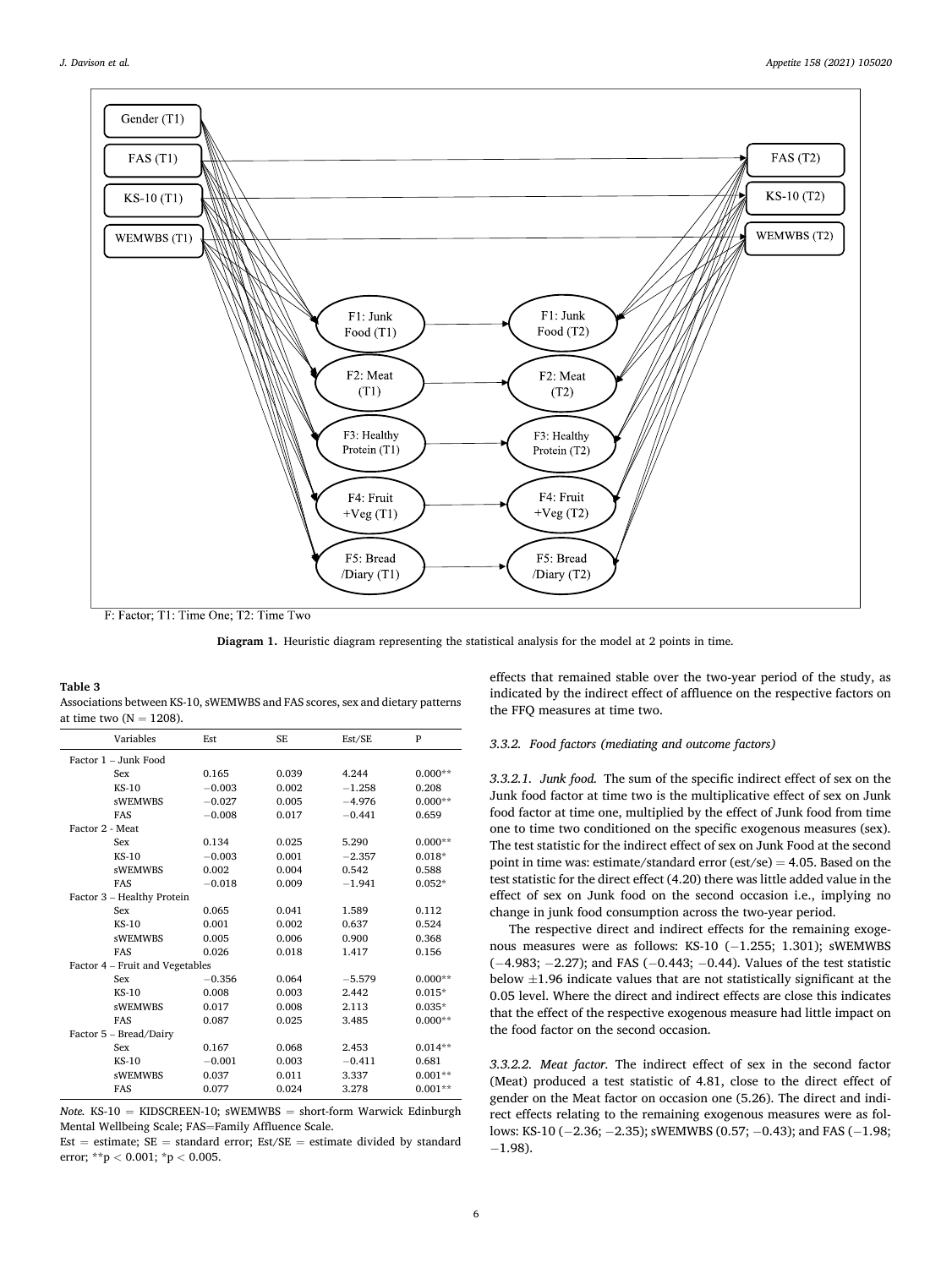*3.3.2.3. Healthy protein.* The effect (indirect) from factor three (Healthy Protein) at time one to time two, conditioned on the exogenous measures was not statistically significant (test statistic 1.61), as neither was the direct effect (1.62) for the effect of sex at time one. The direct and indirect effects for the remaining variables in the model were as follows: KS-10 (0.63; 0.64), sWEMWBS (0.94; 0.92); and FAS (1.42; 1.43).

*3.3.2.4. Fruit and vegetables.* The fourth factor (Fruit and Vegetables) had an indirect effect of sex on the measure on the final occasion of (− 5.27). This was little changed from the direct effect of sex differences on this factor on the first occasion (− 5.51). The direct and indirect tstatistics for the remaining exogenous measures were as follows: KS-10 (2.43; 2.42); sWEMWBS (2.14; 2.11); and FAS (3.49; 3.40).

*3.3.2.5. Bread and diary.* The final factor was (Bread/Dairy) products and the indirect effect of sex on this factor of (2.35). This was little changed from the direct effect value on the first occasion (2.43). For the other exogenous measures, the test statistics were as follows: KS-10 (− 0.36; − 0.36); sWEMWBS (3.26; 2.69); and FAS (3.25; 2.75).

## **4. Discussion**

This analysis sought to identify food choice factors in adolescents, to explore the degree to which the frequency with which foods were consumed were associated with mental wellbeing, HRQoL, family affluence and sex, and to assess any indirect effects on dietary choices longitudinally. Dietary assessment identified five food choice factors in the young people surveyed at both time points (Junk Food; Meat; Fruit and Vegetables; Healthy Protein; Bread/Dairy). Similar dietary factors have been observed previously in Greek adolescents: junk food; red meat; fruit and veg; dairy; rice, potatoes, fish, poultry; legumes; bread ([Kourlaba et al., 2009](#page-10-0)) and in Brazilian youth aged 11–17 years: junk food; healthy; traditional [\(de Pinho, Silveira, Botelho,](#page-10-0) & Caldeira, [2014\)](#page-10-0). The finding that there were five food choice factors, however, contrasts with other previous research on Irish school children aged 13–18 years ( $N = 483$ ) which implied only two factors (healthy/unhealthy) ([Fitzgerald et al., 2013](#page-9-0)). That the five food choice factors were found to be similar across the two time points, agrees with previous results in children aged 5–13 years in the UK ([Fremeaux et al., 2011\)](#page-9-0) and suggests that young peoples' food choices are consistent over time. This finding, however, contrasts with previous research which found differences in food choices over time in Hawaiian girls (9–14 years) ([Mosley](#page-10-0)  [et al., 2018\)](#page-10-0), Brazilian young people (15–18 years) ([Schneider, Dumith](#page-10-0)  [Sde, Lopes, Severo,](#page-10-0) & Assincao, 2016) and in Swedish young people (15–18 years) ([Post-Skagegard et al., 2002](#page-10-0)).

Social Ecological Theory (SET) [\(Stokols, 1995\)](#page-10-0) postulates that health behaviour occurs within a given context and is driven by multiple factors, both individual and environmental. Consistent with SET, therefore, at the individual level, there were sex differences. Males consumed junk food, bread and dairy foods more frequently, and fruit and vegetables less frequently than females at both time points. Again, at the individual level, higher mental wellbeing was associated with less frequent intake of junk food and more frequent consumption of fruit and vegetables, bread, and dairy foods at both time points. Also at both time points, those who frequently consumed fruit and vegetables had higher HRQoL while those who consumed meat frequently had lower HRQoL. At the environmental level, greater family affluence was associated with more frequent intake of fruit and vegetables, bread, and dairy foods and less frequent intake of meat. Comparison of the direct and indirect effects indicated that once the direct effect was taken into account, there was little if any change in the effect of the independent measures upon the final five outcome measures (dietary factors), at time two. To enable comparison with previous research the results have been discussed taking each food choice factor (DV) in turn.

Previous studies have also identified frequent junk food intake

among young people [\(Davison, Share, Hennessy, Bunting, et al., 2015](#page-9-0); [de Pinho et al., 2014; Kourlaba et al., 2009\)](#page-10-0). As many as 17% of 12–16 year-olds in the UK consume junk food daily ([Zahra et al., 2014\)](#page-11-0). Previous qualitative research has suggested a possible reason for this is that young people express autonomy through choice of junk food [\(Davison,](#page-9-0)  Share, Hennessy, & [Stewart-Knox, 2015;](#page-9-0) [Lems, Hilverda, Broerse,](#page-10-0) & [Dedding, 2019](#page-10-0)). The current analysis implied that more frequent consumption of junk food was associated with lower mental wellbeing (sWEMWBS) and being male. Other studies have also found an association between the frequency with which junk food was consumed and poorer mental health in young people aged 6–18 years in Iran ([Zahedi](#page-11-0)  [et al., 2014\)](#page-11-0), and in 12–16 year-olds in the UK ([Zahra et al., 2014](#page-11-0)). Although, given that this is a survey study it is not possible to establish cause and effect from our analysis, a possible explanation for this association between wellbeing and frequent junk food intake could be that frequent consumption of junk food is detrimental to wellbeing. Alternatively, poor mental wellbeing may drive choice of junk food. Further research is required to determine the direction of association between mental wellbeing and food choice. Another explanation is that young people feel bad about eating junk food [\(IImoisili, Park, Lundeen, Yaroch](#page-9-0)   $&$  [Blanck, 2020](#page-9-0)) which could be detrimental to wellbeing.

The finding that family affluence was unrelated to the junk food factor contrasts with those from other studies in adolescents, and which have found lower affluence to be associated with more frequent junk food consumption [\(Levin et al., 2012](#page-10-0); [Rouche et al., 2019](#page-10-0)). This also contradicts results of a Brazilian study of youth aged  $11-17$  years (N = 474) which showed that those from lower income families were more likely to consume junk food ([de Pinho et al., 2014](#page-10-0)). One possible explanation for lack of association between family affluence and junk food consumption observed in the present study is that school-based public health initiatives implemented over the past decade, for example the health promoting schools approach ([Langford et al., 2016](#page-10-0)), have been successful in reducing junk food consumption [\(Dudley, Cot](#page-9-0)ton, & [Peralta, 2015;](#page-9-0) Wang & [Stewart, 2013](#page-11-0)).

HRQoL was also unrelated to the junk food factor, a finding that is difficult to compare with those of previous studies of HRQoL in adolescents, the majority of which have taken BMI and not diet as the outcome. Such studies have been consistent in finding that higher BMI was associated with lower HRQoL ([Boyle et al., 2010](#page-9-0); [Buttitta, Iliescu,](#page-9-0)  Rousseau, & [Guerrien, 2014;](#page-9-0) Cordero & [Cesani, 2019](#page-9-0); [Gouveia, Frontini,](#page-9-0)  Canavarro, & [Moreira, 2014;](#page-9-0) [Ottova, Erhart, Rajmil, Dettenborn-Betz,](#page-10-0) & [Ravens-Sieberer, 2012](#page-10-0); [Wynne, Comiskey,](#page-11-0) & McGilloway, 2016). Our result implies that lower HRQoL is not related to junk food intake.

Sex was an important indirect determinant of the frequency with which junk food was consumed. Being male led to more frequent choice of junk food. This is consistent with previous research ([Australian Bu](#page-9-0)[reau of Statistics, 2018](#page-9-0); Cooke & [Wardle, 2005](#page-9-0); [Lake et al., 2006; Savige](#page-10-0)  [et al., 2007; Skardal et al., 2014\)](#page-10-0) suggesting that girls' food choices are healthier than those of boys. Little if any change occurred in the differences between the sexes in terms of the five dietary factors across a period of two years. Sex differences in the frequency with which the junk food and fruit and vegetables were consumed may be partly explained by differences in taste preferences, for example, girls have been found to like fruit and vegetables more than boys, whereas boys seem to prefer junk foods (Cooke & [Wardle, 2005](#page-9-0)). Another explanation could be that boys have higher energy requirements, which drives their food preferences towards more energy-dense foods (Cooke & [Wardle, 2005](#page-9-0)). Another factor could be that girls have a greater awareness of their health and as such have stronger beliefs in the importance of healthy eating [\(Wardle et al., 2004](#page-11-0)). Previous qualitative research in 12–18 year-old boys residing in disadvantaged neighbourhoods in the Netherlands [\(Lems et al., 2019](#page-10-0)) has implied that junk food consumption is an important part of adolescent boys' social identity and behaviour and to fit with friends. To deter choice of junk foods therefore, dietary health promotion will need to target males, particularly those in less affluent homes and to engage with them on matters of social identity.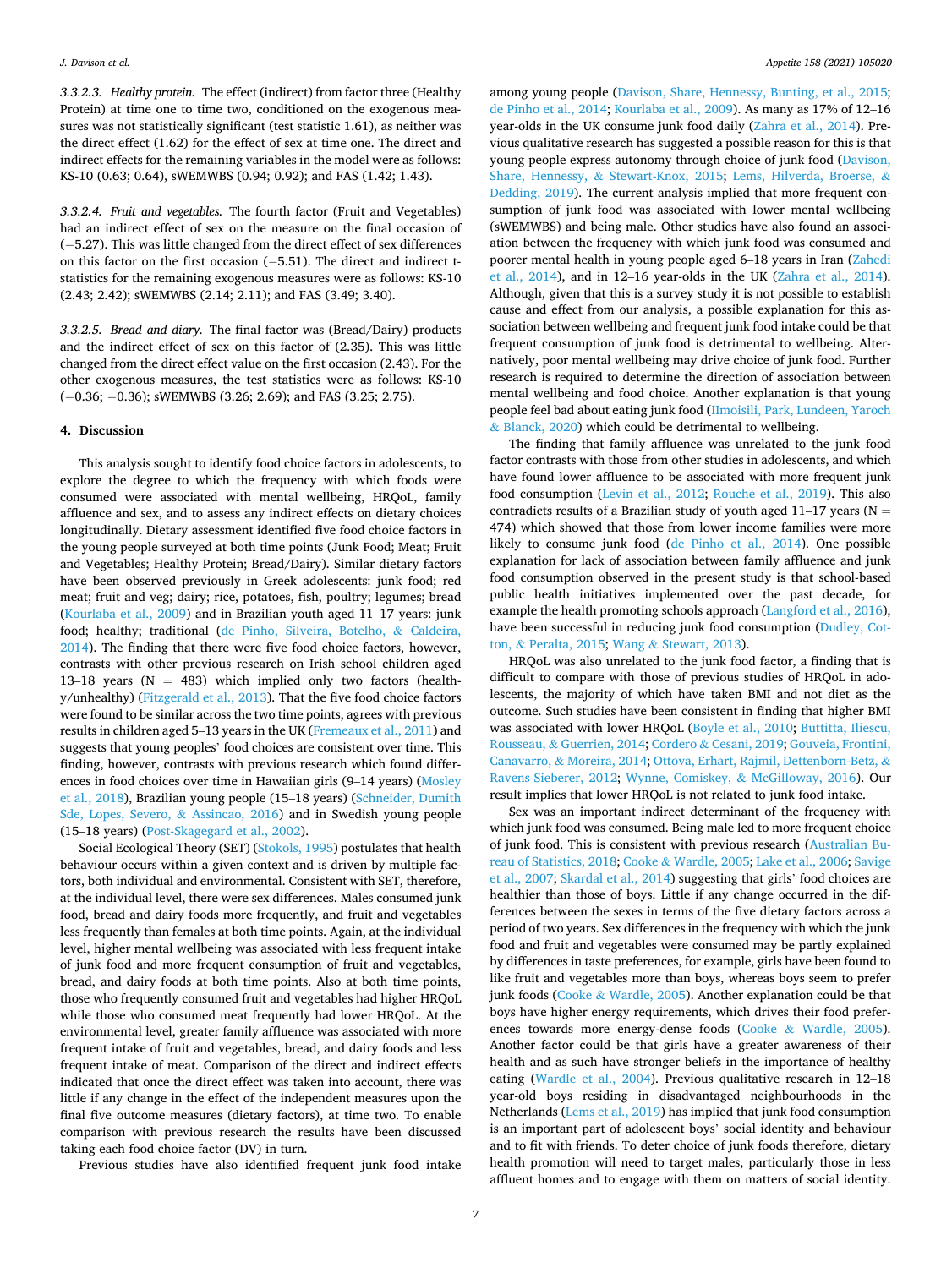Taken together, these findings emphasise the need for the creation of sex-specific health promotion interventions ([Lombardo et al., 2019](#page-10-0)).

Frequent consumption of meat was directly associated with lower HRQoL at time one and indirectly at time two. More frequent meat intake was also associated with being male. Unfortunately, there do not appear to have been any previous studies that have considered adolescent HRQoL and meat intake with which to compare this result. That males consumed meat more frequently than females, however, concurs with previous research indicating that boys eat more meat than girls ([Daniuseviciute-Brazaite](#page-9-0) & Abromaitiens, 2018; [Lombardo et al., 2019](#page-10-0); [Post-Skagegard et al., 2002](#page-10-0); [Rothgerber, 2013](#page-10-0)). A possible reason for this sex difference could be that boys seek to express masculinity though eating meat [\(Lems et al., 2019](#page-10-0)). This implies a need to target males in seeking to encourage less frequent meat intake. Mental wellbeing and family affluence were unrelated to the frequency with which meat was consumed.

Approximately 12–18% of young people consume a diet low in fruit and vegetables [\(de Oliveira Figueiredo et al., 2019; McKeown](#page-10-0) & Nelson, [2018;](#page-10-0) [Zahra et al., 2014\)](#page-11-0). Fruit and vegetable consumption appear consistent between different populations of young people [\(Davison,](#page-9-0)  [Share, Hennessy, Bunting, et al., 2015](#page-9-0); [Howe et al., 2016;](#page-9-0) [Kourlaba](#page-10-0)  [et al., 2009\)](#page-10-0). As predicted, frequent fruit and vegetable intake was directly associated with higher mental wellbeing (sWEMWBS), higher HRQoL (KS-10), and greater family affluence (FAS) at time one and indirectly at time two. The finding that frequent fruit and vegetable intake was associated with higher wellbeing is consistent with previous research which has found that young people who frequently eat vegetables (Tanaka & [Hashimoto, 2019\)](#page-10-0) and/or fruit and vegetables [\(Kim](#page-10-0)  [et al., 2015\)](#page-10-0) report fewer symptoms of depression. Given this is a survey study, albeit at two points in time, it is difficult to establish whether frequent fruit and vegetable intake is a cause or effect of enhanced mental wellbeing in young people.

As indicated by previous studies of children and adolescents in Spain (Muros, Salvador Pérez, Zurita Ortega, Gámez Sánchez, & Knox, 2017), Australia ([Bolton et al., 2016\)](#page-9-0), Canada [\(Wu et al., 2012](#page-11-0)) and the UK ([Boyle et al., 2010](#page-9-0)), HRQoL was an important determinant of food choices in this group of young people. Again, although it is not possible to determine the degree to which HRQoL is a cause or effect of more frequent fruit and vegetable intake, these data corroborate previous research suggesting that enhancing young people's HRQoL may be the key to promoting healthy food choices in young people [\(Boyle et al.,](#page-9-0)  [2010; Dumuid et al., 2017](#page-9-0); [Wu et al., 2019\)](#page-11-0). Further, more controlled research is required to establish the direction of causation between mental HRQoL and choice of fruit and vegetables.

Greater family affluence was also directly associated with more frequent fruit and vegetable intake at time one and indirectly at time two. This agrees with previous research on young people indicating that those in higher socio-economic groups make healthier food choices ([Ahmadi et al., 2015](#page-9-0)) and more frequently consume fruit and vegetables ([Pourrostami et al., 2019](#page-10-0); [Skardal et al., 2014](#page-10-0); [Yannakoulia et al., 2015](#page-11-0)). This finding is also in keeping with previous research that has found an association between fruit and vegetable intake and family affluence also using the FAS ([Elgar et al., 2016](#page-9-0); [Fismen et al., 2014](#page-9-0); [Levin et al., 2012](#page-10-0); [Simon et al., 2019;](#page-10-0) [Yannakoulia et al., 2016](#page-11-0)). Affluence has also been found to influence the availability of healthy foods within the home, with less availability in lower affluent groups ([Aggarwal, Monsivais,](#page-9-0)  Cook, & [Drewnowski, 2011](#page-9-0)). Availability of healthy foods may also be mediated by dietary knowledge and awareness ([Wardle, Parmenter,](#page-11-0) & [Waller, 2000\)](#page-11-0) and their cost [\(Shepherd et al., 2006\)](#page-10-0). This implies that intervention to promote fruit and vegetable intake should target those in less affluent circumstances.

Frequent choice of fruit and vegetables was also associated with being female. That girls consumed fruit and vegetables more often than males agrees with previous research ([de Oliveira Figueiredo et al., 2019](#page-10-0); [Skardal et al., 2014](#page-10-0)) and that boys reduce fruit and vegetable intake during adolescence [\(Post-Skagegard et al., 2002\)](#page-10-0). Previous research has

shown that regular consumption of fruit and vegetables in adolescence leads to improved physical health outcomes [\(Vereecken et al., 2015](#page-10-0)). This implies that intervention to encourage consumption of fruit and vegetables will need to target boys, particularly those in less affluent groups.

The healthy protein factor was unusual and does not appear to have arisen out of other studies that have characterized diet in young people and could represent an emerging trend. The healthy protein factor was unrelated to mental well-being, HRQoL, family affluence or sex suggesting that the frequency with which foods high in protein were consumed was driven by other factors.

Adolescents who eat bread and grains tend to have better overall dietary quality ([Papanikolaou, Jones,](#page-10-0) & Fulgoni, 2017) and dairy foods are considered important for general health ([Rangan et al., 2012](#page-10-0); [Spence, 2013](#page-10-0)). The current study found that bread/dairy factor was directly associated with higher mental wellbeing at time one and indirectly at time two. Although difficult to establish whether the frequency with which bread/dairy foods were consumed was a cause or an effect of higher mental wellbeing, this finding implies that to enhance wellbeing, young people should be encouraged to include dairy and wholegrains as part of their diet. The bread/dairy factor was also associated with greater family affluence (FAS) corroborating previous research conducted in young people in Iran ([Pourrostami et al., 2019](#page-10-0)), Greece ([Yannakoulia et al., 2015\)](#page-11-0) and Norway ([Skardal et al., 2014](#page-10-0)) and indicating more frequent bread/dairy intake among those of higher socio-economic status. The bread/dairy factor was more common among males. Together, these findings imply that intervention to increase diary and wholegrain intake will need to target females and those in less affluent families. As Social Ecological Theory (SET) [\(Stokols,](#page-10-0)  [1995\)](#page-10-0) would imply, dietary factors derived from the FFQ varied in the individual and environmental context associated with their expression and this has implications for dietary health promotion. Frequent junk food consumption was associated with individual characteristics ie. being male and lower mental wellbeing (sWEMWBS) implying that intervention to reduce junk food intake may need to focus on raising wellbeing among young people and to target males. Frequent intake of meat was also associated with being male but with lower HRQoL (KS-10), implying that intervention to discourage meat intake would need to focus on young people's quality of life and how it relates to the food choice environment. Although also associated with being male, the bread/dairy factor was associated with higher mental wellbeing (sWEMWBS) at the individual level and with greater affluence (FAS) at the environmental level. The fruit/vegetable food choice factor was also associated with both individual and environmental factors. Those who reported frequent intake of fruit and vegetables were more likely to be female and to have higher HRQoL (KS-10), higher wellbeing (sWEMWBS) and greater family affluence (FAS). Intervention to increase fruit and vegetable intake among young people, therefore, should seek to enhance mental wellbeing and health related quality of life and at the contextual level and target those in less affluent circumstances, particularly males.

Consistent with SET associations between the frequency with which foods were consumed were associated with interacting individual and environmental level factors. That the dietary factors were not mutually exclusive implies that the young people may make different food choices in different contexts. Frequent consumption of junk food appeared to occur along with frequent intake of meat at both time points indicating that those who frequently choose junk foods also frequently choose meat. Both the junk food and meat factors were also more common in males suggesting that dietary health promotion should target efforts at reducing both junk and meat intake together and focus upon males. Frequent intake of the meat factor was also associated with frequent consumption of the healthy protein factor at both time points, implying that some young people eat meat along with healthier sources of protein and which could suggest that young people may be open to reducing meat intake by substituting it with other sources of protein. Also of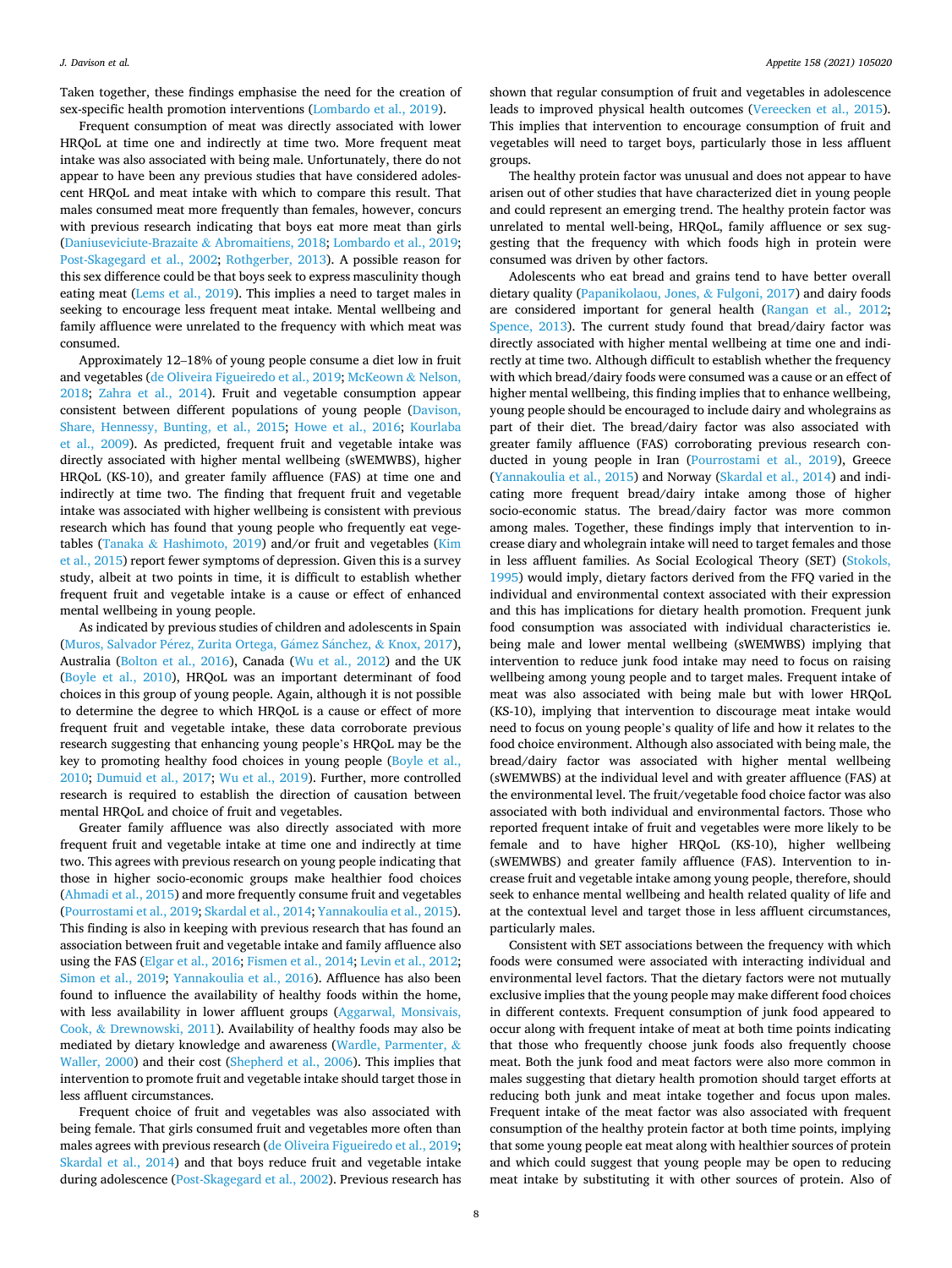interest, was that choice of fruit and vegetables was associated with the healthy protein factor at both time points, again indicating a broader healthy food choice tendency. Another finding was that junk food consumption was associated with less frequent fruit and vegetable choice at time point one when the respondents were younger, but not at time two when they were older. This could be because either the frequency with which junk food was consumed reduced, or fruit and vegetable intake increased over time. That the bread/dairy factor overlapped with all other patterns at both time points is unsurprising given bread is a staple food.

## *4.1. Limitations and strengths*

Although the present study represents an advance in our understanding of the association of established adolescent food choices with HRQoL, mental wellbeing, sex and family affluence, it is not without certain limitations. While the FFQ, FAS, KS-10 and sWEMWBS are valid and reliable measures of assessment for use in large-scale samples, and are appropriate for evaluating adolescents' dietary intake ([Inchley et al.,](#page-9-0)  [2020;](#page-9-0) [Weir et al., 2016\)](#page-11-0), family affluence [\(Hobza et al., 2017](#page-9-0)), HRQoL ([Ravens-Seiberer et al., 2010\)](#page-10-0) and mental wellbeing ([Clarke et al., 2011](#page-9-0); [Hunter et al., 2015;](#page-9-0) [Ringdal et al., 2018](#page-10-0)), our findings may be subject to limitations inherent in self-reported data such as inaccurate recall and bias toward what is perceived to be socially acceptable [\(Rosenman,](#page-10-0)  [Tennekoon,](#page-10-0) & Hill, 2011). A further potential limitation relates to the FFQ employed which would be subject to inaccuracies inherent in any dietary assessment method (MacDiarmid & [Blundell, 1998\)](#page-10-0) and which did not assess quantity of food consumed, only how often a food was chosen. Nevertheless, FFQs are characterised by low participant burden ([Winpenny et al., 2017\)](#page-11-0) and are designed to give an indication of 'usual' intake ([Burrows, Martin,](#page-9-0) & Collins, 2010; [Subar et al., 2015\)](#page-10-0). Given our research question related to food choice rather than how much was eaten this has not adversely impacted upon the ability of these results to inform our understanding of food choice in adolescents. Another potential limitation is that although reducing dietary intake data to factors, has enabled us to characterise the total diet, we have not considered the prevalence with which certain foods are chosen. People seldom eat foods in isolation and more often as meals as part of a diet, therefore, to analyse individual food items for prevalence would tell us little about how people choose and combine foods. Another strength is that in using factor analysis as opposed to PCA, on the assumption that food choices vary by context, we have been able to determine overlap between food choice factors. Meanwhile, psychometric assessment of the FFQ confirmed stability of the measure for use in longitudinal surveys across time, given the five food choice factors replicated at both time points. Future studies are required that use a selection of other suitable dietary assessment tools for this age range including, for example, 24-h recalls and App-delivered diaries ([Burrows et al., 2010](#page-9-0); [Rankin, Hanekom,](#page-10-0)  Wright, & [MacIntyre, 2010\)](#page-10-0).

Despite these potential drawbacks, the current study achieved a large sample size representative and including nearly half of the post-primary schools in Northern Ireland, and the analysis has taken into account the clustered nature of these data at school level. Unlike previous research into food choice in young people this study included the sWEMWBS which measures mental wellbeing, therefore, accounting for both hedonic and eudemonic elements of positive wellbeing. Unlike many previous studies that have considered single food items ([Winpenny](#page-11-0)  [et al., 2017\)](#page-11-0) our study has taken young peoples' diet as a whole. This study is novel, therefore, in that it is one of very few that have looked at the whole diet rather than individual food items and considered how food choices are constructed. This study also serves to provide a detailed analysis of individual and contextual factors associated with food choice factors to enable comparison with other research studies.

Unlike previous research into food choice in young people ([Bolton](#page-9-0)  [et al., 2016;](#page-9-0) [Boyle et al., 2010;](#page-9-0) Share & [Stewart-Knox, 2012](#page-10-0); [Dumuid](#page-9-0)  [et al., 2017;](#page-9-0) [Muros et al., 2017;](#page-10-0) [Wu et al., 2012\)](#page-11-0), this study encompasses

longitudinal data (at two time points), which addresses limitations often levied at the over-use of cross-sectional surveys [\(Ferrer-Cascales et al.,](#page-9-0)  [2019\)](#page-9-0) and the paucity of longitudinal data ([Winpenny et al., 2017](#page-11-0)). Building on this, future research should aim to assess food choices over several time-points throughout adolescence and into early adulthood to understand trajectories in food choice across the life stage, and in particular during the transitional period to adulthood. Repeated longitudinal assessments at three time points (or more) could achieve this.

# *4.2. Conclusion*

In summary, young people with better mental wellbeing tended to make healthier food choices characterized by less frequent junk food consumption and more frequent fruit and vegetable and bread and dairy intake. Evidence from previous longitudinal research ([Wu et al., 2019\)](#page-11-0) and qualitative enquiry ([Davison, Share, Hennessy,](#page-9-0) & Stewart-Knox, [2015\)](#page-9-0), both in young people, has implied a reciprocal relationship between wellbeing and healthy eating. It may therefore be possible to encourage healthier food choices in young people by enhancing mental wellbeing and in doing so, further improve overall wellbeing. Those with better HRQoL also tended to choose meat less frequently and fruit and vegetables more frequently. This could suggest that by improving HRQoL in young people that healthier food choices may develop. There were marked sex differences in food choices such that boys were more likely than girls to choose junk food, meat and bread/dairy more frequently than girls and to choose fruit and vegetables less frequently than girls. Those in more affluent homes were more likely to make healthier food choice characterized by frequent intake of fruit and vegetables and bread and dairy foods. Together, results of the present study imply that adolescents growing up in more affluent families make better food choices, and more frequently consume fruit and vegetables, bread/dairy, and meat.

Although difficult to establish cause and effect, our findings imply that interventions aimed at improving dietary health in young people, should target males in less affluent households, seek to reduce the consumption of low nutrient (junk) foods, and promote consumption of fruit and vegetables, whilst taking mental wellbeing and HRQoL into account. A next step would be to conduct more in-depth qualitative research to probe how young people conceive the five dietary factors, the reasons behind consumption and how and why they are consumed in practice and in different contexts. Meanwhile, the present study has provided a first step in assessing food choice during adolescence and identifying determinants, both individual and contextual, which should be of use to key stakeholders in the areas of public health and nutrition interested in promoting healthy dietary habits in young people.

#### **Author contributions**

PC and KL were responsible for the conception of the research idea. PC, KL, LD and JD contributed to the study design and management. JD lead data collection and preparation of the project dataset. JD, BSK and BB formulated the research questions and contributed to the design of the analysis. BB undertook the analysis. JD, BSK and BB were involved in drafting the paper. All authors reviewed the manuscript and approved the final version submitted for publication.

#### **Ethical statement**

Re: 'Exploring the association between mental wellbeing, healthrelated quality of life, family affluence and food choice in adolescents'.

This study obtained ethical approval from the School of Education Research Ethics Committee, Queens University Belfast (reference numbers 100314 and 111217). Parental consent was obtained for all participants, and participants gave informed consent (assent) prior to taking part in the study.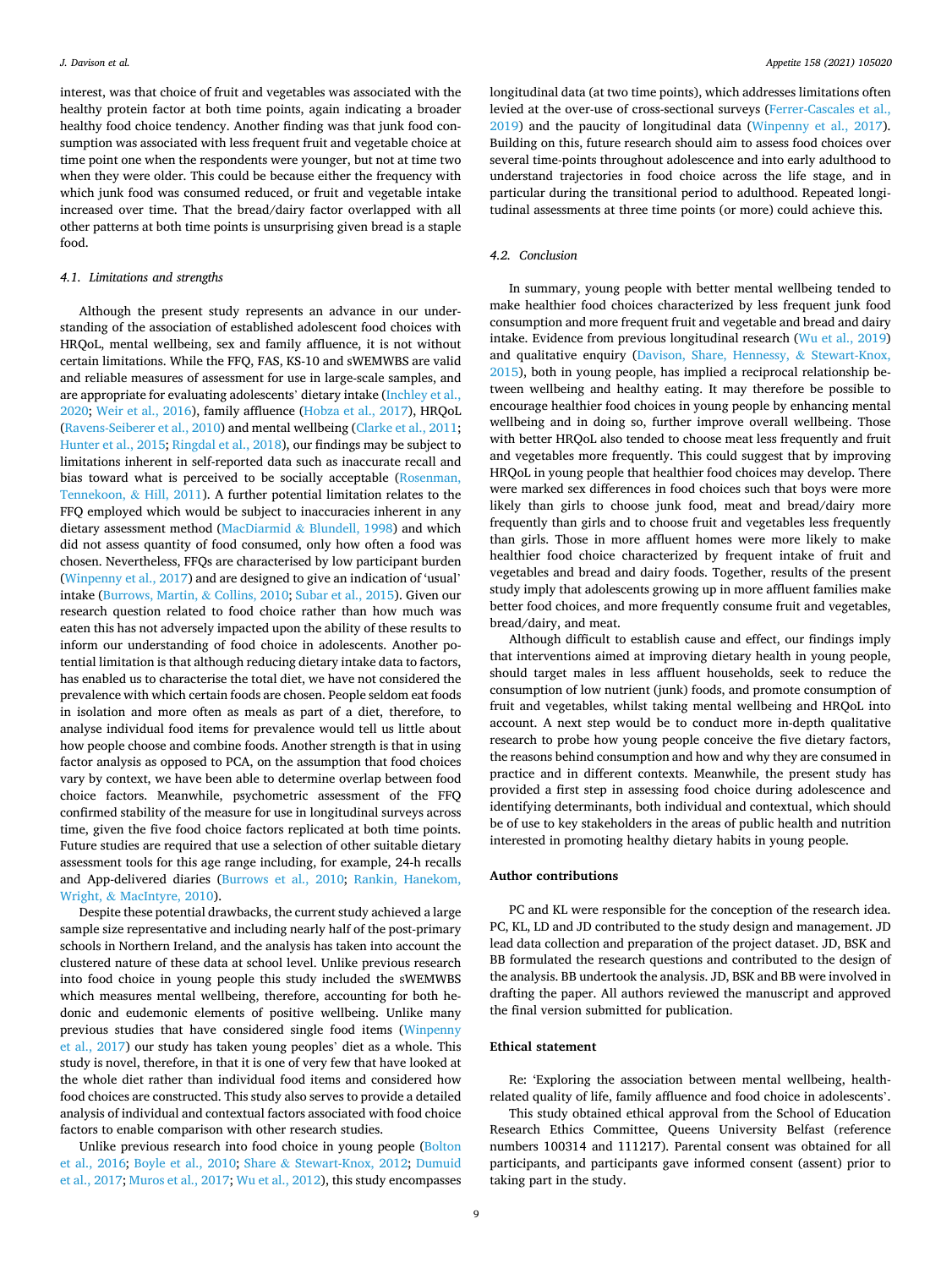#### <span id="page-9-0"></span>**Declaration of competing interest**

The authors have no conflict of interests to declare.

## **Acknowledgments**

This research did not receive any specific grant from funding agencies in the public, commercial, or not-for-profit sectors. This material is based upon work conducted as part of the Wellbeing in Schools (WiSe) study which was financially supported by the Centre of Excellence for Public Health (Northern Ireland), and the Centre of Evidence and Social Innovation, at Queens University Belfast. The authors would like to acknowledge the schools and their pupils, who gave their time to participate in this research.

#### **References**

- Aggarwal, A., Monsivais, P., Cook, A. J., & Drewnowski, A. (2011). Does diet cost mediate the relation between socioeconomic position and diet quality? *European Journal of Clinical Nutrition, 65*(9), 1059–1066. [https://doi.org/10.1038/](https://doi.org/10.1038/ejcn.2011.72)  [ejcn.2011.72](https://doi.org/10.1038/ejcn.2011.72)
- [Ahmadi, N., Black, J. L., Velazquez, C. E., Chapman, G. E., & Veenstra, G. \(2015\).](http://refhub.elsevier.com/S0195-6663(20)31642-1/sref2)  Associations between socio-economic status and school-day dietary intake in a [sample of grade 5-8 students in Vancouver, Canada.](http://refhub.elsevier.com/S0195-6663(20)31642-1/sref2) *Public Health Nutrition, 18*(5), 764–[773](http://refhub.elsevier.com/S0195-6663(20)31642-1/sref2).
- Australian Bureau of Statistics. (2018). *Australian health survey: First results, 2017-18*. Canberra: Australian Bureau of Statistics, Commonwealth of Australia. [https://iepcp.](https://iepcp.org.au/wp-content/uploads/2019/01/4364.0.55.001-national-health-survey-first-results-2017-18.pdf)  [org.au/wp-content/uploads/2019/01/4364.0.55.001-national-health-survey-first-r](https://iepcp.org.au/wp-content/uploads/2019/01/4364.0.55.001-national-health-survey-first-results-2017-18.pdf)  [esults-2017-18.pdf](https://iepcp.org.au/wp-content/uploads/2019/01/4364.0.55.001-national-health-survey-first-results-2017-18.pdf).
- Baudry, J., Péneau, S., Allès, B., Touvier, M., Hercberg, S., Galan, P., et al. (2017). Food [choice motives when purchasing on organic and conventional consumer clusters:](http://refhub.elsevier.com/S0195-6663(20)31642-1/sref4)  [Focus on sustainable concerns. The NutriNet-sant](http://refhub.elsevier.com/S0195-6663(20)31642-1/sref4)é cohort study. *Nutrients*, 9, E88.
- [Blanchflower, D. G., Oswald, A. J., & Stewart-Brown, S. \(2012\). Is psychological](http://refhub.elsevier.com/S0195-6663(20)31642-1/sref5)  [wellbeing linked to the consumption of fruit and vegetables?](http://refhub.elsevier.com/S0195-6663(20)31642-1/sref5) *Social Indicators Research*[, 10.1007s/11205-012-0173-y.](http://refhub.elsevier.com/S0195-6663(20)31642-1/sref5)
- Bollen, K., & Lennox, R. (1991). Conventional wisdom on measurement: A structural equation perspective. *Psychological Bulletin, 110*(2), 305–314. [https://doi.org/](https://doi.org/10.1037/0033-2909.110.2.305) [10.1037/0033-2909.110.2.305](https://doi.org/10.1037/0033-2909.110.2.305)
- Bolton, K. A., Jacka, F., Allender, S., Kremer, P., Gibbs, L., Waters, E., et al. (2016). The association between self-reported diet quality and health-related quality of life in rural and urban Australian adolescents. *Australian Journal of Rural Health, 24*(5), 317–325. <https://doi.org/10.1111/ajr.12275>
- [Boyce, W., Torsheim, T., Currie, C., & Zambon, A. \(2006\). The family affluence scale as a](http://refhub.elsevier.com/S0195-6663(20)31642-1/sref8)  [measure of national wealth: Validation of an adolescent self-report measure.](http://refhub.elsevier.com/S0195-6663(20)31642-1/sref8) *Social [Indicators Research, 78](http://refhub.elsevier.com/S0195-6663(20)31642-1/sref8)*, 473–487.
- [Boyle, S. E., Jones, G. L., & Walters, S. J. \(2010\). Physical activity, quality of life, weight](http://refhub.elsevier.com/S0195-6663(20)31642-1/sref9)  [status and diet in adolescents.](http://refhub.elsevier.com/S0195-6663(20)31642-1/sref9) *Quality of Life Research, 19*(7), 943–954.
- [Bull, S., Eakin, E., & Reeves, M. \(2006\). Multi-level support for physical activity and](http://refhub.elsevier.com/S0195-6663(20)31642-1/sref10) healthy eating. *[Journal of Advanced Nursing, 54](http://refhub.elsevier.com/S0195-6663(20)31642-1/sref10)*(5), 585–593.
- [Burrows, T. L., Martin, R. J., & Collins, C. E. \(2010\). A systematic review of the validity of](http://refhub.elsevier.com/S0195-6663(20)31642-1/sref11)  [dietary assessment methods in children when compared with the method of doubly](http://refhub.elsevier.com/S0195-6663(20)31642-1/sref11)  labeled water. *[Journal of the American Dietetic Association, 110](http://refhub.elsevier.com/S0195-6663(20)31642-1/sref11)*, 1501–1510.
- Buttitta, M., Iliescu, C., Rousseau, A., & Guerrien, A. (2014). Quality of life in overweight and obese children and adolescents: A literature review. *Quality of Life Research, 23*  (4), 1117–1139. <https://doi.org/10.1007/s11136-013-0568-5>
- [Clarke, A., Friede, T., Putz, R., Ashdown, J., Martin, S., Blake, A., et al. \(2011\). Warwick](http://refhub.elsevier.com/S0195-6663(20)31642-1/sref13)  [Edinburgh mental wellbeing scale \(WEMWBS\): Validated for teenage school students](http://refhub.elsevier.com/S0195-6663(20)31642-1/sref13)  [in england and scotland. A mixed methods assessment.](http://refhub.elsevier.com/S0195-6663(20)31642-1/sref13) *BMC Public Health, 11*(1), [487](http://refhub.elsevier.com/S0195-6663(20)31642-1/sref13).
- [Cooke, L. J., & Wardle, J. \(2005\). Age and gender differences in children](http://refhub.elsevier.com/S0195-6663(20)31642-1/sref14)'s food preferences. *[British Journal of Nutrition, 93](http://refhub.elsevier.com/S0195-6663(20)31642-1/sref14)*, 741–746.
- Cordero, M. L., & Cesani, M. F. (2019). Nutritional transition in schoolchildren from tucumán, Argentina: A cross-sectional analysis of nutritional status and body composition. *American Journal of Human Biology, 31*, Article e23257. [https://doi.](https://doi.org/10.1002/ajhb.23257)  [org/10.1002/ajhb.23257](https://doi.org/10.1002/ajhb.23257)
- Craigie, A. M., Lake, A. A., Kelly, S. A., Adamson, A. J., & Mathers, J. C. (2011). Tracking of obesity-related behaviours from childhood to adulthood: A systematic review. *Maturitas, 70*, 266–284. <https://doi.org/10.1016/j.maturitas.2011.08.005>
- [Daniuseviciute-Brazaite, L., & Abromaitiens, L. \(2018\). Evaluation of students](http://refhub.elsevier.com/S0195-6663(20)31642-1/sref18)' dietary [behaviours depending on gender.](http://refhub.elsevier.com/S0195-6663(20)31642-1/sref18) *Progress in Nutrition, 20*(1), 21–29.
- [Davison, J., Share, M., Hennessy, M., Bunting, B., Markovina, J., & Stewart-Knox, B.](http://refhub.elsevier.com/S0195-6663(20)31642-1/sref19)  [\(2015b\). Correlates of food choice in unemployed young people: The role of](http://refhub.elsevier.com/S0195-6663(20)31642-1/sref19)  [demographic factors, self-efficacy, food involvement, food poverty and physical](http://refhub.elsevier.com/S0195-6663(20)31642-1/sref19)  activity. *[Food Quality and Preference, 46](http://refhub.elsevier.com/S0195-6663(20)31642-1/sref19)*, 40–47.
- [Davison, J., Share, M., Hennessy, M., & Stewart-Knox, B. \(2015a\). Caught in a 'spiral](http://refhub.elsevier.com/S0195-6663(20)31642-1/sref20)'. [Barriers to healthy eating and dietary health promotion needs from the perspective](http://refhub.elsevier.com/S0195-6663(20)31642-1/sref20)  [of unemployed young people and their service providers.](http://refhub.elsevier.com/S0195-6663(20)31642-1/sref20) *Appetite, 85*, 146–154.
- Dowler, E. (2008). Food and health inequalities: The challenge for sustaining just consumption. *Local Environment, 13*(8), 759–772. [https://doi.org/10.1080/](https://doi.org/10.1080/13549830802478736)  [13549830802478736](https://doi.org/10.1080/13549830802478736)
- Draper, C. E., Grobler, L., Micklesfield, L. K., & Norris, S. A. (2015). Impact of social norms and social support on diet, physical activity and sedentary behaviour of adolescents: A scoping review. *Child: Care, Health and Development, 41*(5), 654–667. <https://doi.org/10.1111/cch.12241>
- [Driessen, C. E., Cameron, A. J., Thornton, L. E., Lai, S. K., & Barnett, L. M. \(2014\). Effect](http://refhub.elsevier.com/S0195-6663(20)31642-1/sref23)  [of changes to the school food environment on eating behaviours and/or body weight](http://refhub.elsevier.com/S0195-6663(20)31642-1/sref23)  [in children: A systematic review.](http://refhub.elsevier.com/S0195-6663(20)31642-1/sref23) *Obesity Reviews, 15*, 968–982.
- Dudley, D. A., Cotton, W. G., & Peralta, L. R. (2015). Teaching approaches and strategies that promote healthy eating in primary school children: A systematic review and meta-analysis. *International Journal of Behavioral Nutrition and Physical Activity, 12*  (28).<https://doi.org/10.1186/s12966-015-0182-8>
- Dumuid, D., Olds, T., Lewis, L. K., Martin-Fernández, J. A., Katzmarzyk, P. T., Barreira, T., et al. (2017). Health-related quality of life and lifestyle behavior clusters in school-aged children from 12 countries. *The Journal of Pediatrics, 183*, 178–183. <https://doi.org/10.1016/j.jpeds.2016.12.048>. e2.
- [El Ansari, W., Stock, C., & Mikolajczyk, R. T. \(2012\). Relationships between food](http://refhub.elsevier.com/S0195-6663(20)31642-1/sref26)  [consumption and living arrangements among university students in four European](http://refhub.elsevier.com/S0195-6663(20)31642-1/sref26)  [countries - a cross-sectional study.](http://refhub.elsevier.com/S0195-6663(20)31642-1/sref26) *Nutrition Journal, 11*, 28.
- Elgar, F. J., Xie, A., Pfortner, T. K., White, J., & Pickett, K. E. (2016). Relative deprivation and risk factors for obesity in Canadian adolescents. *Social Science & Medicine, 152*, 111–118. <https://doi.org/10.1016/j.socscimed.2016.01.039>
- [Elinder, L. S., Heinemans, N., Zeebari, Z., & Patterson, E. \(2014\). Longitudinal changes in](http://refhub.elsevier.com/S0195-6663(20)31642-1/sref28)  [health behaviours and body weight among Swedish school children](http://refhub.elsevier.com/S0195-6663(20)31642-1/sref28)—associations [with age, gender and parental education](http://refhub.elsevier.com/S0195-6663(20)31642-1/sref28)—the SCIP school cohort. *BMC Public Health, 14*[, 640](http://refhub.elsevier.com/S0195-6663(20)31642-1/sref28).
- [Erhart, M., Ottova, V., Gaspar, T., Jericek, H., Schnohr, C., Alikasifoglu, M., et al. \(2009\).](http://refhub.elsevier.com/S0195-6663(20)31642-1/sref29)  [Measuring mental health and wellbeing of school-children in 15 European countries](http://refhub.elsevier.com/S0195-6663(20)31642-1/sref29)  using the KIDSCREEN-10 Index. *[International Journal of Public Health, 54](http://refhub.elsevier.com/S0195-6663(20)31642-1/sref29)*(Suppl. 2), 160–[166](http://refhub.elsevier.com/S0195-6663(20)31642-1/sref29).
- [Esteban-Gonzalo, L., Turner, A. I., Torres, S. J., Esteban-Cornejo, I., Castro-Pinero, J.,](http://refhub.elsevier.com/S0195-6663(20)31642-1/sref30) [et al. \(2019\). Diet quality and well-being in children and adolescents: The Up](http://refhub.elsevier.com/S0195-6663(20)31642-1/sref30)&Down longitudinal study. *[British Journal of Nutrition, 121](http://refhub.elsevier.com/S0195-6663(20)31642-1/sref30)*, 221–231.
- [Fat, L. N., Scholes, S., Boniface, S., Mindell, J., & Stewart-Brown, S. \(2017\). Evaluating](http://refhub.elsevier.com/S0195-6663(20)31642-1/sref31) [and establishing national norms for mental wellbeing using the short warwick](http://refhub.elsevier.com/S0195-6663(20)31642-1/sref31)[edinburgh mental well-being scale \(SEEMWBS\): Findings from the health survey for](http://refhub.elsevier.com/S0195-6663(20)31642-1/sref31)  england. *[Quality of Life Research, 26](http://refhub.elsevier.com/S0195-6663(20)31642-1/sref31)*, 1129–1144.
- Ferrer-Cascales, R., Albaladejo-Blazquez, N., Ruiz-Robledillo, N., Clement-Carbonell, V., Sanchez-SanSegundo, M., & Zaragoza-Marti, A. (2019). Higher adherence to the mediterranean diet is related to more subjective happiness in adolescents: The role of health-related quality of life. *Nutrients, 11*, 698. [https://doi.org/10.3390/](https://doi.org/10.3390/nu11030698) [nu11030698](https://doi.org/10.3390/nu11030698)
- Fismen, A. S., Smith, O. R. F., Torsheim, T., & Samdal, O. (2014). A school based study of time trends in food habits and their relation to socio-economic status among Norwegian adolescents, 2001-2009. *International Journal of Behavioral Nutrition and Physical Activity, 11*(115). [http://www.ijbnpa.org/content/11/1/115.](http://www.ijbnpa.org/content/11/1/115)
- [Fitzgerald, A., Heary, C., Kelly, C., Nixon, E., & Shelvin, M. \(2013\). Self-efficacy for](http://refhub.elsevier.com/S0195-6663(20)31642-1/sref34)  [healthy eating and peer support for unhealthy eating are associated with](http://refhub.elsevier.com/S0195-6663(20)31642-1/sref34)  adolescents' [food intake patterns.](http://refhub.elsevier.com/S0195-6663(20)31642-1/sref34) *Appetite, 63*, 48–58.
- [Fraser, L. K., Clarke, G. P., Cade, J. E., & Edwards, K. L. \(2011\). Fast food and obesity. A](http://refhub.elsevier.com/S0195-6663(20)31642-1/sref35)  [spatial analysis in a large United Kingdom population of children aged 13](http://refhub.elsevier.com/S0195-6663(20)31642-1/sref35)–15. *[American Journal of Preventative Medicine, 42](http://refhub.elsevier.com/S0195-6663(20)31642-1/sref35)*, E77–E85.
- [Fremeaux, A. E., Hosking, J., Metcalf, B. S., Jeffery, A. N., Voss, L. D., & Wilkin, T. J.](http://refhub.elsevier.com/S0195-6663(20)31642-1/sref36) (2011). Consistency of children'[s dietary choices: Annual repeat measures from 5 to](http://refhub.elsevier.com/S0195-6663(20)31642-1/sref36)  13 years. *[British Journal of Nutrition, 106](http://refhub.elsevier.com/S0195-6663(20)31642-1/sref36)*(5), 725–731.
- [Golden, S. D., & Earp, J. A. L. \(2012\). Social ecological approaches to individuals and](http://refhub.elsevier.com/S0195-6663(20)31642-1/sref37) [their contexts: Twenty years of health education and behavior health promotion](http://refhub.elsevier.com/S0195-6663(20)31642-1/sref37)  interventions. *[Health Education](http://refhub.elsevier.com/S0195-6663(20)31642-1/sref37) & Behavior, 39*(3), 364–372.
- Gouveia, M. J., Frontini, R., Canavarro, M. C., & Moreira, H. (2014). Quality of life and psychological functioning in pediatric obesity: The role of body image dissatisfaction between girls and boys of different ages. *Quality of Life Research, 23*(9), 2629–2638. <https://doi.org/10.1007/s11136-014-0711-y>
- [Gregson, J., Foerster, S. B., Orr, R., Jones, L., Benedict, J., Clarke, B., et al. \(2001\).](http://refhub.elsevier.com/S0195-6663(20)31642-1/sref39) [System, environmental and policy changes: Using the socio-ecological model as a](http://refhub.elsevier.com/S0195-6663(20)31642-1/sref39)  [framework for evaluating nutrition education and social marketing programs with](http://refhub.elsevier.com/S0195-6663(20)31642-1/sref39) low-income audiences. *[Journal of Nutrition Education, 33](http://refhub.elsevier.com/S0195-6663(20)31642-1/sref39)*, S4–S15.
- Hobza, V., Hamrik, Z., Bucksch, J., & De Clercy, B. (2017). The family affluence scale as an indicator for socioeconomic status: Validation on regional income differences in the Czech republic. *International Journal of Environmental Research and Public Health, 14*, 1540. <https://doi.org/10.3390/ijerph14121540>
- [Hoffman, S., Rueda, H. A., & Lambert, M. C. \(2019\). Confirmatory factor analysis of the](http://refhub.elsevier.com/S0195-6663(20)31642-1/sref41)  [warwick-edinburgh mental wellbeing scale among youth in Mexico.](http://refhub.elsevier.com/S0195-6663(20)31642-1/sref41) *International [Social Work, 62](http://refhub.elsevier.com/S0195-6663(20)31642-1/sref41)*, 309–315.
- [Howe, A. S., Skidmore, P. M. L., Parnell, W. R., Wong, J. E., Lubransky, A. C., &](http://refhub.elsevier.com/S0195-6663(20)31642-1/sref42)  [Black, K. E. \(2016\). Cardiorespiratory fitness is positively associated with a healthy](http://refhub.elsevier.com/S0195-6663(20)31642-1/sref42)  [dietary pattern in New Zealand adolescents.](http://refhub.elsevier.com/S0195-6663(20)31642-1/sref42) *Public Health Nutrition, 19*, 1279–1287.
- [Hunter, S. C., Houghton, S., & Wood, L. \(2015\). Positive mental wellbeing in Australian](http://refhub.elsevier.com/S0195-6663(20)31642-1/sref43)  [adolescents: Evaluating the warwick-edinburgh mental wellbeing scale.](http://refhub.elsevier.com/S0195-6663(20)31642-1/sref43) *Australian [Educational and Developmental Psychologist, 32](http://refhub.elsevier.com/S0195-6663(20)31642-1/sref43)*, 93–104.
- [Inchley, J., Mokogwu, D., Mabelis, J., & Currie, D. \(2020\).](http://refhub.elsevier.com/S0195-6663(20)31642-1/sref45) *Health behaviour in school-aged [children \(HBSC\) 2018 survey in Scotland: National report](http://refhub.elsevier.com/S0195-6663(20)31642-1/sref45)*. MRC/CSO Social and Public [Health Sciences Unit, University of Glasgow](http://refhub.elsevier.com/S0195-6663(20)31642-1/sref45).
- [Kerr, M. A., Rennie, K. L., McCaffrey, T. A., Wallace, J. M. W., Hannon-Fletcher, M. P., &](http://refhub.elsevier.com/S0195-6663(20)31642-1/sref46)  [Livingstone, M. B. E. \(2009\). Snacking patterns among adolescents: A comparison of](http://refhub.elsevier.com/S0195-6663(20)31642-1/sref46)  [type, frequency and portion size between britain in 1997 and northern Ireland in](http://refhub.elsevier.com/S0195-6663(20)31642-1/sref46)  2005. *[British Journal of Nutrition, 101](http://refhub.elsevier.com/S0195-6663(20)31642-1/sref46)*, 122–131.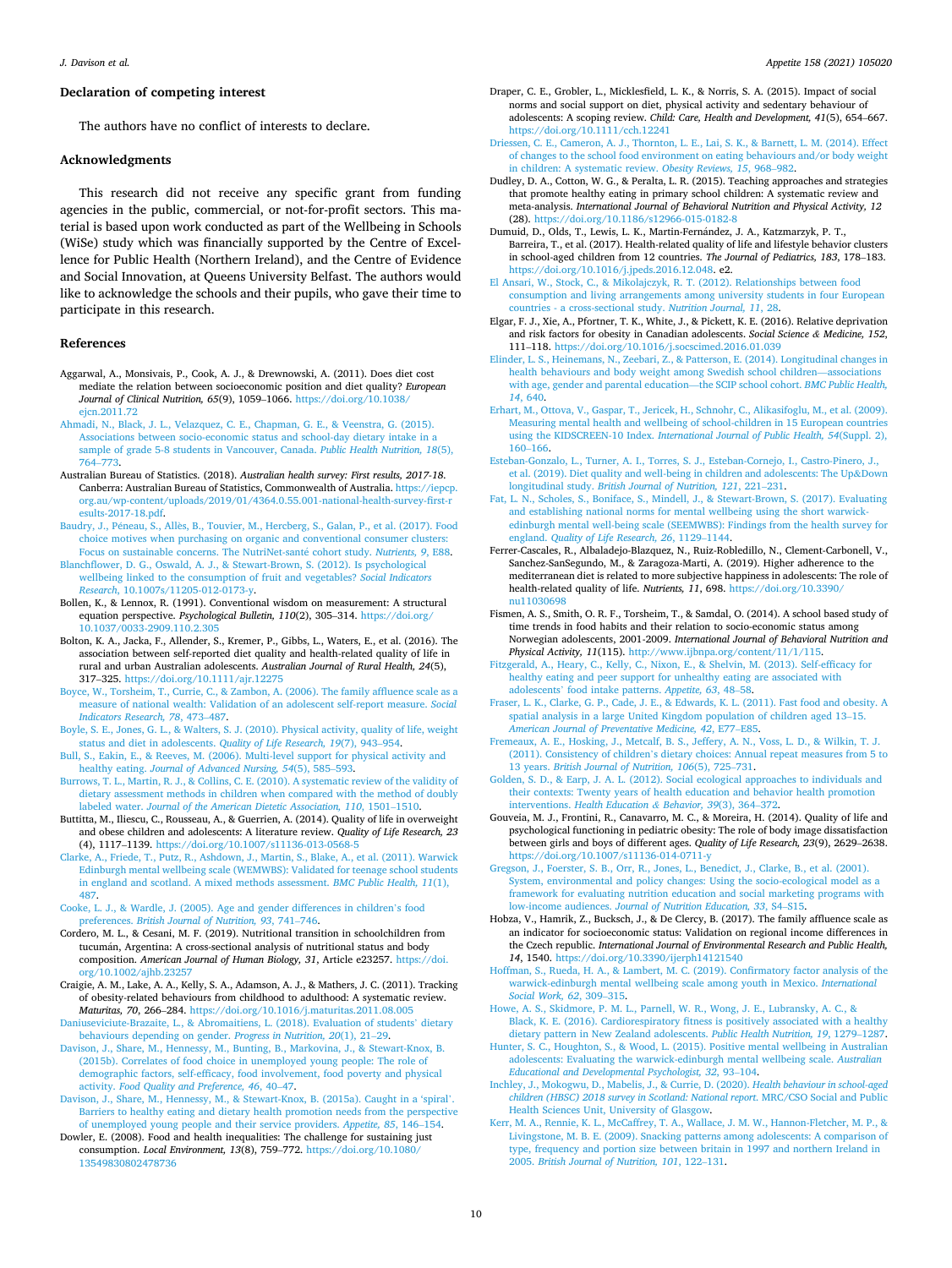#### <span id="page-10-0"></span>*J. Davison et al.*

[Kim, T. H., Choi, J. Y., Lee, H. H., & Park, Y. \(2015\). Associations between dietary pattern](http://refhub.elsevier.com/S0195-6663(20)31642-1/sref47)  [and depression in Korean adolescent girls.](http://refhub.elsevier.com/S0195-6663(20)31642-1/sref47) *Journal of Pediatric and Adolescent [Gynecology, 28](http://refhub.elsevier.com/S0195-6663(20)31642-1/sref47)*(6), 533–537.

- [Kourlaba, G., Panagiotakos, D. B., Mihas, K., Alevizos, A., Marayiannis, K., Mariolis, A.,](http://refhub.elsevier.com/S0195-6663(20)31642-1/sref48)  [et al. \(2009\). Dietary patterns in relation to socioeconomic and lifestyle](http://refhub.elsevier.com/S0195-6663(20)31642-1/sref48)  [characteristics among Greek adolescents: A multivariate analysis.](http://refhub.elsevier.com/S0195-6663(20)31642-1/sref48) *Public Health [Nutrition, 12](http://refhub.elsevier.com/S0195-6663(20)31642-1/sref48)*(9), 1366–1372.
- [Lake, A. A., Mathers, J. C., Rugg-Gunn, A. J., & Adamson, A. J. \(2006\). Longitudinal](http://refhub.elsevier.com/S0195-6663(20)31642-1/sref50)  [change in food habits between adolescence \(11](http://refhub.elsevier.com/S0195-6663(20)31642-1/sref50)–12 years) and adulthood (32–33 years): The ASH30 study. *[Journal of Public Health, 28](http://refhub.elsevier.com/S0195-6663(20)31642-1/sref50)*(10), 6.
- Langford, R., Bonell, C., Komro, K., Murphy, S., Magnus, D., Waters, E., et al. (2016). The health promoting schools framework: Known unknowns and an agenda for future research. *Health Education & Behaviour, 44*(3), 463–475. [https://doi.org/10.1177/](https://doi.org/10.1177/1090198116673800) [1090198116673800](https://doi.org/10.1177/1090198116673800)
- [Larson, N. I., Neumark-Sztainer, D. R., Story, M. T., Wall, M. M., Harnack, L. J., &](http://refhub.elsevier.com/S0195-6663(20)31642-1/sref52) [Eisenberg, M. E. \(2008\). Fast food intake: Longitudinal trends during the transition](http://refhub.elsevier.com/S0195-6663(20)31642-1/sref52)  [to young adulthood and correlates of intake.](http://refhub.elsevier.com/S0195-6663(20)31642-1/sref52) *Journal of Adolescent Health, 43*(1), 79–[86](http://refhub.elsevier.com/S0195-6663(20)31642-1/sref52).
- [Lems, E., Hilverda, F., Broerse, J. E. W., & Dedding, C. \(2019\). Just stuff yourself.](http://refhub.elsevier.com/S0195-6663(20)31642-1/sref53)  [Identifying health-promotion strategies from the perspectives of adolescent boys](http://refhub.elsevier.com/S0195-6663(20)31642-1/sref53)  [from disadvantaged neighbourhoods.](http://refhub.elsevier.com/S0195-6663(20)31642-1/sref53) *Health Expectations, 22*, 1040–1049.
- Levin, K. A., Kirby, J., Currie, C., & Inchley, J. (2012). Trends in adolescent eating behaviour: A multilevel crosssectional study of 11–15 year olds in scotland, 2002–2010. *Journal of Public Health, 34*(4), 523–531. [https://doi.org/10.1093/](https://doi.org/10.1093/pubmed/fds021) [pubmed/fds021](https://doi.org/10.1093/pubmed/fds021)
- Lombardo, M., Aulisa, G., Padua, E., Annino, G., Iellamo, F., Pratesi, A., et al. (2019). Gender differences in taste and food habits. *Nutrition & Food Science, 50*(1), 229–239. <https://doi.org/10.1108/NFS-04-2019-0132>
- [MacDiarmid, J., & Blundell, J. \(1998\). Assessing dietary intake: Who.](http://refhub.elsevier.com/S0195-6663(20)31642-1/sref56) *What and Why of [Underreporting Nutrition Research Reviews, 11](http://refhub.elsevier.com/S0195-6663(20)31642-1/sref56)*, 231–253.
- [Markovina, M., Stewart-Knox, B. J., Rankin, A., Gibney, M., de Almeida, M. D. V.,](http://refhub.elsevier.com/S0195-6663(20)31642-1/sref57)  [Fischer, A., et al. \(2015\). Food4Me study: Validity and reliability of food choice](http://refhub.elsevier.com/S0195-6663(20)31642-1/sref57) [questionnaire in 9 European countries.](http://refhub.elsevier.com/S0195-6663(20)31642-1/sref57) *Food Quality and Preference, 45*, 26–32. [McKeown, A., & Nelson, R. \(2018\). Independent decision making of adolescents](http://refhub.elsevier.com/S0195-6663(20)31642-1/sref58)
- regarding food choice. *[International Journal of Consumer Studies, 42](http://refhub.elsevier.com/S0195-6663(20)31642-1/sref58)*, 469–477.
- [McMartin, S. E., Kuhle, S., Colman, I., Kirk, S. F., & Veugelers, P. J. \(2012\). Diet quality](http://refhub.elsevier.com/S0195-6663(20)31642-1/sref59)  [and mental health in subsequent years among Canadian youth.](http://refhub.elsevier.com/S0195-6663(20)31642-1/sref59) *Public Health [Nutrition, 15](http://refhub.elsevier.com/S0195-6663(20)31642-1/sref59)*(12), 2253–2258.
- [Melendez-Torres, G. J., Hewitt, G., Hallingberg, B., et al. \(2019\). Measurement](http://refhub.elsevier.com/S0195-6663(20)31642-1/sref60) [invariance properties and external construct validity of the short Warwick-](http://refhub.elsevier.com/S0195-6663(20)31642-1/sref60)[Edinburgh Mental Wellbeing Scale in a large sample of secondary school students in](http://refhub.elsevier.com/S0195-6663(20)31642-1/sref60)  Wales. *[Health and Quality of Life Outcomes, 17](http://refhub.elsevier.com/S0195-6663(20)31642-1/sref60)*, 139.
- Moor, I., Kuipers, M. A. G., Lorant, V., Pförtner, T. K., Kinnunen, J. M., Rathmann, K., et al. (2019). Inequalities in adolescent self-rated health and smoking in Europe: Comparing different indicators of socioeconomic status. *Journal of Epidemiology & Community Health, 73*, 963–970. <https://doi.org/10.1136/jech-2018-211794>
- [Mosley, M. A., Banna, J. C., Lim, E., Failkowski, M. K., & Novotny, R. \(2018\). Dietary](http://refhub.elsevier.com/S0195-6663(20)31642-1/sref62) [patterns change over two years in early adolescent girls in Hawaii.](http://refhub.elsevier.com/S0195-6663(20)31642-1/sref62) *Asia Pacific [Journal of Clinical Nutrition, 27](http://refhub.elsevier.com/S0195-6663(20)31642-1/sref62)*, 238–245.
- Muros, J. J., Salvador Pérez, F., Zurita Ortega, F., Gámez Sánchez, V. M., & Knox, E. (2017). The association between healthy lifestyle behaviors and health-related quality of life among adolescents. *Jornal de Pediatria, 93*(4), 406–412. [https://doi.](https://doi.org/10.1016/j.jped.2016.10.005)  [org/10.1016/j.jped.2016.10.005](https://doi.org/10.1016/j.jped.2016.10.005)
- Nelson, M. C., Story, M., Larson, N. I., Neumark-Sztainer, D., & Lytle, L. A. (2008). Emerging adulthood and college-aged youth: An overlooked age for weight-related behaviour change. *Obesity, 16*, 2205–2211.<https://doi.org/10.1038/oby.2008.365>
- Nik-Azin, A., Shairi, M. R., Naeinian, M. R., & Sadeghpour, A. (2014). The health-related quality of life index KIDSCREEN-10: Confirmatory factor Analysis, convergent validity and reliability in a sample of Iranian students. *Child Indicators Research, 7*, 407–420. <https://doi.org/10.1007/s12187-013-9216-4>
- Oddy, W. H., Robinson, M., Ambrosini, G. L., O'Sullivan, T. A., de Klerk, N. H., Beilin, L. J., et al. (2009). The association between dietary patterns and mental health in early adolescence. *Preventive Medicine, 49*(1), 39–44. [https://doi.org/](https://doi.org/10.1016/j.ypmed.2009.05.009) [10.1016/j.ypmed.2009.05.009](https://doi.org/10.1016/j.ypmed.2009.05.009)
- de Oliveira Figueiredo, R. A., Viljakainen, J., Viljakainen, H., Roos, E., Rounge, T. B., & Weiderpass, E. (2019). Identifying eating habits in Finnish children: A crosssectional study. *BMC Public Health, 19*, 312. [https://doi.org/10.1186/s12889-019-](https://doi.org/10.1186/s12889-019-6603-x) 6603
- Ottova, V., Erhart, M., Rajmil, L., Dettenborn-Betz, L., & Ravens-Sieberer, U. (2012). Overweight and its impact on the health-related quality of life in children and adolescents: Results from the European KIDSCREEN survey. *Quality of Life Research, 21*(1), 59–69.<https://doi.org/10.1007/s11136-011-9922-7>
- [Papanikolaou, Y., Jones, J. M., & Fulgoni, V. L. \(2017\). Several grain dietary patterns are](http://refhub.elsevier.com/S0195-6663(20)31642-1/sref69)  [associated with better diet quality and improved shortfall nutrient intakes in US](http://refhub.elsevier.com/S0195-6663(20)31642-1/sref69)  [children and adolescents: A study focusing on the 2015-2010 dietary guidelines for](http://refhub.elsevier.com/S0195-6663(20)31642-1/sref69)  Americans. *[Nutrition Journal, 16](http://refhub.elsevier.com/S0195-6663(20)31642-1/sref69)*, 13.
- [Petrauskiene, A., Zaltauske, V., & Albaviciute, E. \(2015\). Family socioeconomic status](http://refhub.elsevier.com/S0195-6663(20)31642-1/sref70)  and nutrition habits of 7–[8 year old children: Cross-sectional Lithuanian COSI study.](http://refhub.elsevier.com/S0195-6663(20)31642-1/sref70)  *[Italian Journal of Pediatrics, 41](http://refhub.elsevier.com/S0195-6663(20)31642-1/sref70)*(34).
- [de Pinho, L., Silveira, M. F., Botelho, A. C. D., & Caldeira, A. P. \(2014\). Identification of](http://refhub.elsevier.com/S0195-6663(20)31642-1/sref71)  [dietary patterns of adolescents attending public schools.](http://refhub.elsevier.com/S0195-6663(20)31642-1/sref71) *Journal de Pedriatria, 90*(3), 267–[272](http://refhub.elsevier.com/S0195-6663(20)31642-1/sref71).
- [Post-Skagegard, M., Samuelson, G., Karlstrom, B., Mohsen, R., Berglund, L., &](http://refhub.elsevier.com/S0195-6663(20)31642-1/sref72) [Bratteby, L. E. \(2002\). Changes in food habits in healthy Swedish adolescents during](http://refhub.elsevier.com/S0195-6663(20)31642-1/sref72)  [the transition from adolescence to adulthood.](http://refhub.elsevier.com/S0195-6663(20)31642-1/sref72) *European Journal of Clinical Nutrition, 56*[\(6\), 532](http://refhub.elsevier.com/S0195-6663(20)31642-1/sref72)–538.
- Pourrostami, K., Qorbani, M., Heshmat, R., Mohammadi-Nasrabadi, F., Djalalinia, S., Sheidaei, A., et al. (2019). Economic inequality in healthy and junk food consumption and its determinants in children and adolescents: The CASPIAN-IV study. *International Journal of Pediatrics, 7*, 9249–9263. [https://doi.org/10.22038/](https://doi.org/10.22038/IJP.2018.37010.3223)  [IJP.2018.37010.3223](https://doi.org/10.22038/IJP.2018.37010.3223)
- [Rangan, A., Flood, V., Denyer, G., Webb, K. L., Marks, G. B., & Gill, T. \(2012\). Dairy](http://refhub.elsevier.com/S0195-6663(20)31642-1/sref74)  [consumption and diet quality in a sample of Australian children.](http://refhub.elsevier.com/S0195-6663(20)31642-1/sref74) *Journal of the [American College of Nutrition, 31](http://refhub.elsevier.com/S0195-6663(20)31642-1/sref74)*(3), 185–193.

[Rankin, D., Hanekom, S. M., Wright, H. H., & MacIntyre, U. E. \(2010\). Dietary](http://refhub.elsevier.com/S0195-6663(20)31642-1/sref75)  [assessment methodology for adolescents: A review of reproducibility and validation](http://refhub.elsevier.com/S0195-6663(20)31642-1/sref75)  studies. *[South African Journal of Clinical Nutrition, 23](http://refhub.elsevier.com/S0195-6663(20)31642-1/sref75)*, 65–74.

[Ravens-Seiberer, U., Erhart, M., Rajmil, L., Herdman, M., Auquier, P., Bruil, J., et al.](http://refhub.elsevier.com/S0195-6663(20)31642-1/sref76)  [\(2010\). Reliability, construct and criterion validity of the KIDSCREEN-10 score: A](http://refhub.elsevier.com/S0195-6663(20)31642-1/sref76) [short measure for children and adolescents](http://refhub.elsevier.com/S0195-6663(20)31642-1/sref76)' wellbeing and health-related quality of life. *[Quality of Life Research, 19](http://refhub.elsevier.com/S0195-6663(20)31642-1/sref76)*, 1487–1500.

[Ringdal, R., Bradley, E., & Bjornsen, H. N. \(2018\). Validation of two versions of the](http://refhub.elsevier.com/S0195-6663(20)31642-1/sref77)  [warwick-edinburgh mental wellbeing scale among Norwegian adolescents.](http://refhub.elsevier.com/S0195-6663(20)31642-1/sref77)  *[Scandinavian Journal of Public Health, 46](http://refhub.elsevier.com/S0195-6663(20)31642-1/sref77)*, 718–725.

- Rosenman, R., Tennekoon, V., & Hill, L. G. (2011). Measuring bias in self-reported data. *International Journal of Behavioural and Healthcare Research, 2*(4), 320–332. [https://](https://doi.org/10.1504/IJBHR.2011.043414)  [doi.org/10.1504/IJBHR.2011.043414](https://doi.org/10.1504/IJBHR.2011.043414)
- Rothgerber, H. (2013). Real men don't eat (vegetable) quiche: Masculinity and the justification of meat consumption. *Psychology of Men and Masculinity, 14*(4), 363–375. <https://doi.org/10.1037/a0030379>
- Rouche, M., de Clercq, B., Lebacq, T., Dierckens, M., Moreau, N., Desbouys, L., et al. (2019). Socioeconomic disparities in diet cary according to the migration status among adolescents in Belgium. *Nutrients, 11*(4), 812. [https://doi.org/10.3390/](https://doi.org/10.3390/nu11040812) [nu11040812](https://doi.org/10.3390/nu11040812)
- [Savige, G. S., Ball, K., Worsley, A., & Crawford, D. \(2007\). Food intake patterns among](http://refhub.elsevier.com/S0195-6663(20)31642-1/sref81)  Australian adolescents. *[Asia Pacific Journal of Clinical Nutrition, 16](http://refhub.elsevier.com/S0195-6663(20)31642-1/sref81)*, 738–746.
- Schneider, B. C., Dumith Sde, C., Lopes, C., Severo, M., & Assincao, M. C. (2016). How do tracking and changes in dietary pattern during adolescence relate to the amount of body fat in early childhood. *PloS One, 11*(2), Article e0149299. [https://doi.org/](https://doi.org/10.1371/journal.pone.0149299)  [10.1371/journal.pone.0149299](https://doi.org/10.1371/journal.pone.0149299)
- Schwartz, S. J., Zamboanga, B. L., Luyckx, K., Meca, A., & Ritchie, R. A. (2013). Identity in emerging adulthood: Reviewing the field and looking forward. *Emerging Adulthood, 1*(2), 96–113. <https://doi.org/10.1177/2167696813479781>
- Share, M, & Stewart-Knox, B. S. (2012). Determinants of dietary habits in Irish adolescents. *Food Quality & Preference, 28*, 57–62. [https://doi.org/10.1016/j.](https://doi.org/10.1016/j.foodqual.2011.12.005) [foodqual.2011.12.005](https://doi.org/10.1016/j.foodqual.2011.12.005)
- Shepherd, J., Harden, A., Rees, R., Brunton, G., Garcia, J., Oliver, S., et al. (2006). Young people and healthy eating: A systematic review of research on barriers and facilitators. *Health Education Research, 21*(2), 239–257. [https://doi.org/10.1093/](https://doi.org/10.1093/her/cyh060)  [her/cyh060](https://doi.org/10.1093/her/cyh060)
- Simon, A., Owen, C., O'Connell, R., & Brooks, F. (2018). Changing trends in young people's food behaviour and wellbeing in England in relation to family affluence between 2005 and 2014. *Journal of Youth Studies, 21*(5), 687–700. [https://doi.org/](https://doi.org/10.1080/13676261.2017.1406599)  [10.1080/13676261.2017.1406599](https://doi.org/10.1080/13676261.2017.1406599)
- Skardal, M., Western, I. M., Ask, A. M. S., & Overby, N. C. (2014). Socioeconomic differences in selected dietary habits among Norwegian 13-14 year-olds: A crosssectional study. *Food & Nutrition Research, 58*, 23590. [https://doi.org/10.3402/fnr.](https://doi.org/10.3402/fnr.v58.23590)  [v58.23590](https://doi.org/10.3402/fnr.v58.23590)
- [Solans, M., Pane, S., Estrada, M. D., Serra-Sutton, V., Berra, S., Herdman, M., et al.](http://refhub.elsevier.com/S0195-6663(20)31642-1/sref87)  [\(2008\). Health-related quality of life measurement in children and adolescents: A](http://refhub.elsevier.com/S0195-6663(20)31642-1/sref87) [systematic review of generic and disease-specific instruments.](http://refhub.elsevier.com/S0195-6663(20)31642-1/sref87) *Value in Health, 11*(4), 742–[764](http://refhub.elsevier.com/S0195-6663(20)31642-1/sref87).
- [Spence, L. A. \(2013\). Shortfall in the consumption of dairy foods in Australian children](http://refhub.elsevier.com/S0195-6663(20)31642-1/sref88)'s [diets: Addressing health implications and practical approaches.](http://refhub.elsevier.com/S0195-6663(20)31642-1/sref88) *Nutrition and [Dietetics, 70](http://refhub.elsevier.com/S0195-6663(20)31642-1/sref88)*, 66–70.
- [Stokels, D. \(1992\). Establishing and maintaining healthy environments: Toward a social](http://refhub.elsevier.com/S0195-6663(20)31642-1/sref89)  [ecology of health promotion.](http://refhub.elsevier.com/S0195-6663(20)31642-1/sref89) *American Psychologist, 47*, 6–22.
- [Stokels, D. \(1995\). Translating Social Ecological Theory into guidelines for community](http://refhub.elsevier.com/S0195-6663(20)31642-1/sref90) health promotion. *[American Journal of Health Promotion, 10](http://refhub.elsevier.com/S0195-6663(20)31642-1/sref90)*(4), 282–298.
- [Story, M., Neumark-Sztainer, D., & French, S. \(2002\). Individual and environmental](http://refhub.elsevier.com/S0195-6663(20)31642-1/sref91) [influences on adolescent eating behaviours.](http://refhub.elsevier.com/S0195-6663(20)31642-1/sref91) *Journal of the American Dietetic [Association, 102](http://refhub.elsevier.com/S0195-6663(20)31642-1/sref91)*(3), S40–S51.
- Stranges, S., Samaraweera, P. C., Taggart, F., Kandala, N. B., & Stewart-Brown, S. (2014). Major health-related behaviours and mental wellbeing in the general population: The health survey for england. *BMJ Open, 4*, Article e005878. [https://doi.org/](https://doi.org/10.1136/bmjopen-2014-005878)  [10.1136/bmjopen-2014-005878](https://doi.org/10.1136/bmjopen-2014-005878)
- [Subar, A. F., Freedman, L. S., Tooze, J. A., Kirkpatrick, S. I., Boushey, C.,](http://refhub.elsevier.com/S0195-6663(20)31642-1/sref93)  [Neuhouser, M. L., et al. \(2015\). Addressing current criticism regarding the value of](http://refhub.elsevier.com/S0195-6663(20)31642-1/sref93)  [self-report dietary data.](http://refhub.elsevier.com/S0195-6663(20)31642-1/sref93) *Journal of Nutrition, 145*, 2639–2645.
- Tanaka, M., & Hashimoto, K. (2019). Impact of consuming green and yellow vegetables on the depressive symptoms of junior and senior high school students in Japan. *PloS One, 14*(2), Article e0211323. <https://doi.org/10.1371/journal.pone.0211323>
- [Tennant, R., Hiller, L., Fishwick, R., Platt, S., Joseph, S., Weich, S., et al. \(2007\). The](http://refhub.elsevier.com/S0195-6663(20)31642-1/sref95) [warwick-edinburgh mental wellbeing scale \(WEMWBS\): Development and UK](http://refhub.elsevier.com/S0195-6663(20)31642-1/sref95) validation. *[Health and Quality of Life Outcomes, 5](http://refhub.elsevier.com/S0195-6663(20)31642-1/sref95)*, 63.
- The Kidscreen Group Europe. (2006). *[The KIDSCREEN questionnaires: Quality of life](http://refhub.elsevier.com/S0195-6663(20)31642-1/sref96) [questionnaires for children and adolescents handbook](http://refhub.elsevier.com/S0195-6663(20)31642-1/sref96)*. Lengerich: Pabst Science [Publishers.](http://refhub.elsevier.com/S0195-6663(20)31642-1/sref96)
- Vereecken, C., Pedersen, T. P., Ojala, K., Krolner, R., Dzielska, A., Ahluwalia, N., et al. (2015). Fruit and vegetable consumption trends among adolescents from 2002 to 2010 in 33 countries. *The European Journal of Public Health, 25*(2), 16–19. [https://](https://doi.org/10.1093/eurpub/ckv012)  [doi.org/10.1093/eurpub/ckv012](https://doi.org/10.1093/eurpub/ckv012)